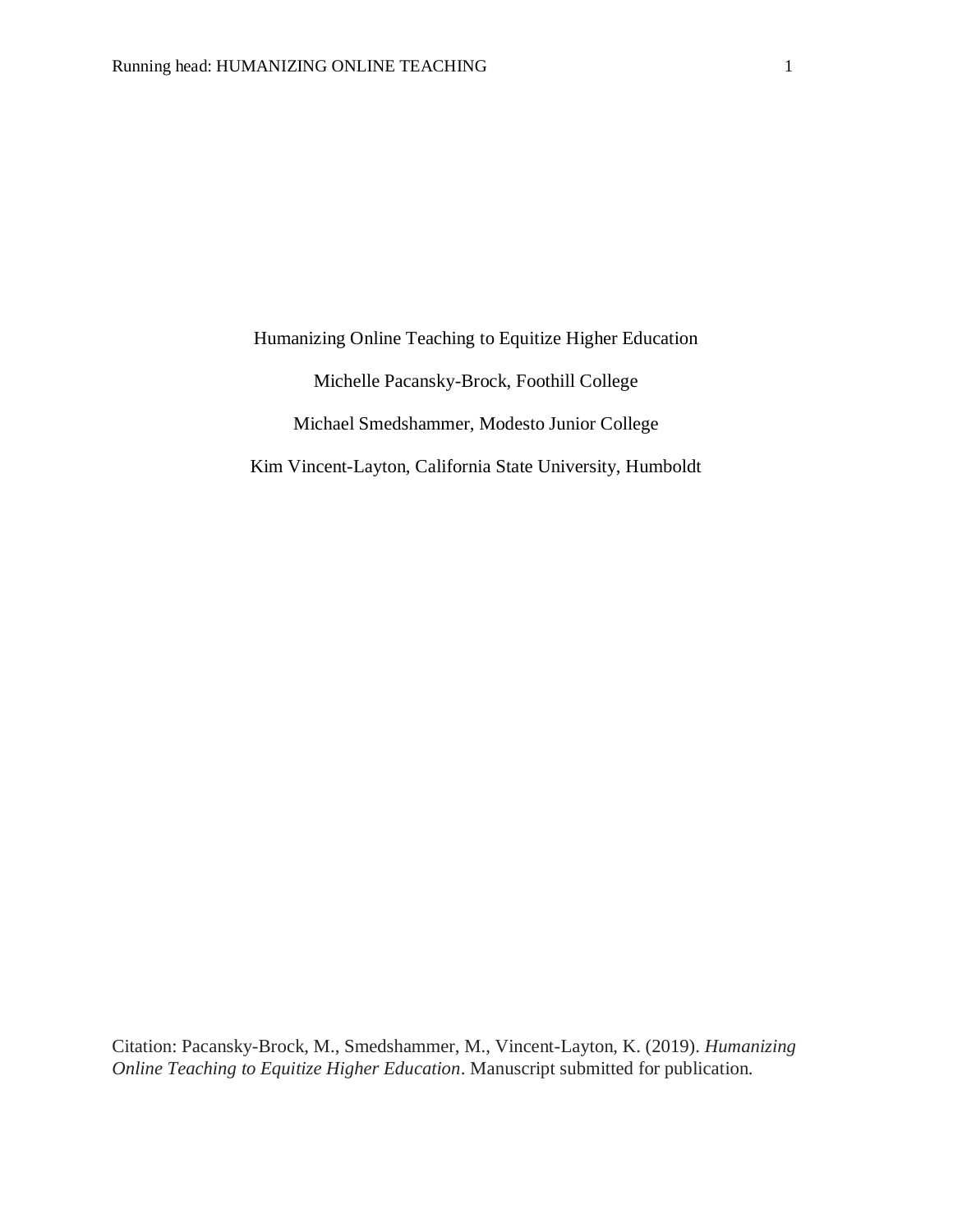## Abstract

Online courses are increasing access to college for students who have been traditionally left out of higher education. However, minoritized students are less likely to succeed online when compared to White and Asian peers. As the student population becomes more diverse, colleges and universities have an opportunity to improve this problem by preparing faculty to design and facilitate inclusive online learning experiences that more effectively support the needs of all learners. This paper presents a model for humanized online teaching using a theoretical framework influenced by Culturally Responsive Teaching (CRT), social presence, validation theory, and Universal Design for Learning (UDL). Humanized online teaching ensures the noncognitive components of learning are addressed through instructor-student relationships and community, allowing connection and empathy to drive engagement and rigor. Six humanizing strategies with real teaching examples are discussed, in addition to goals for meaningful professional development to support the adoption of humanized online teaching.

*Keywords*: online teaching, interaction, equity, diverse students, inclusive teaching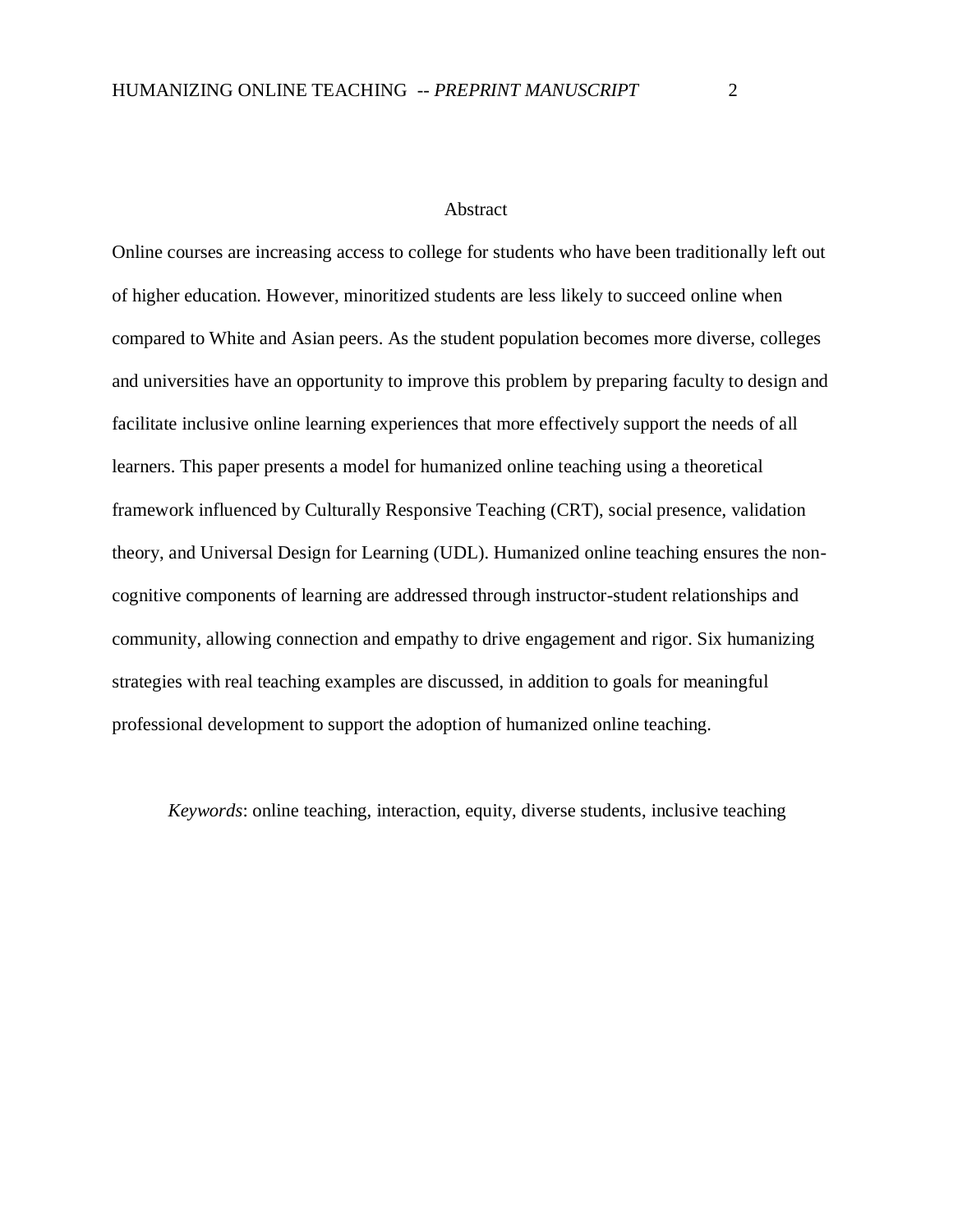Humanizing Online Teaching to Equitize Higher Education

Online courses are playing a more critical role in higher education, as they continue to provide access to low-income students who do not have the privilege to be on campus full-time. However, students from minoritized groups are less likely to succeed in online courses. Humanizing is a pedagogical strategy that seeks to improve equity gaps by acknowledging the fact that learning environments are not neutral; rather, they often operate to reinforce a worldview that minoritizes some students. The assumption that student engagement and academic achievement are inherent student attributes is deeply embedded in the culture of higher education and trickles down to the way courses are taught. This assumption privileges students who have been cued to think they are college material, as well as those who learn effectively through reading and writing. Humanizing recognizes that engagement and achievement are social constructs developed through the background and experiences students bring to college and the educational environment provided for them. Looking at engagement and achievement through this lens nudges educators to shift the burden from students to the barriers within our practices. Humanizing removes the affective and cognitive barriers from online learning and provides a pathway towards a more equitable future for higher education that supports the success of all students.

As online course enrollments continue to increase and serve more diverse learners, research is needed to identify strategies that effectively foster an inclusive course climate at a distance. While the theoretical frameworks that underpin inclusion in online courses are similar to those in on-campus courses, how to best implement these frameworks in asynchronous online courses presents unique challenges and remains a murky topic for institutional leaders, instructors, instructional designers, and instructional technologists. The research-based Peralta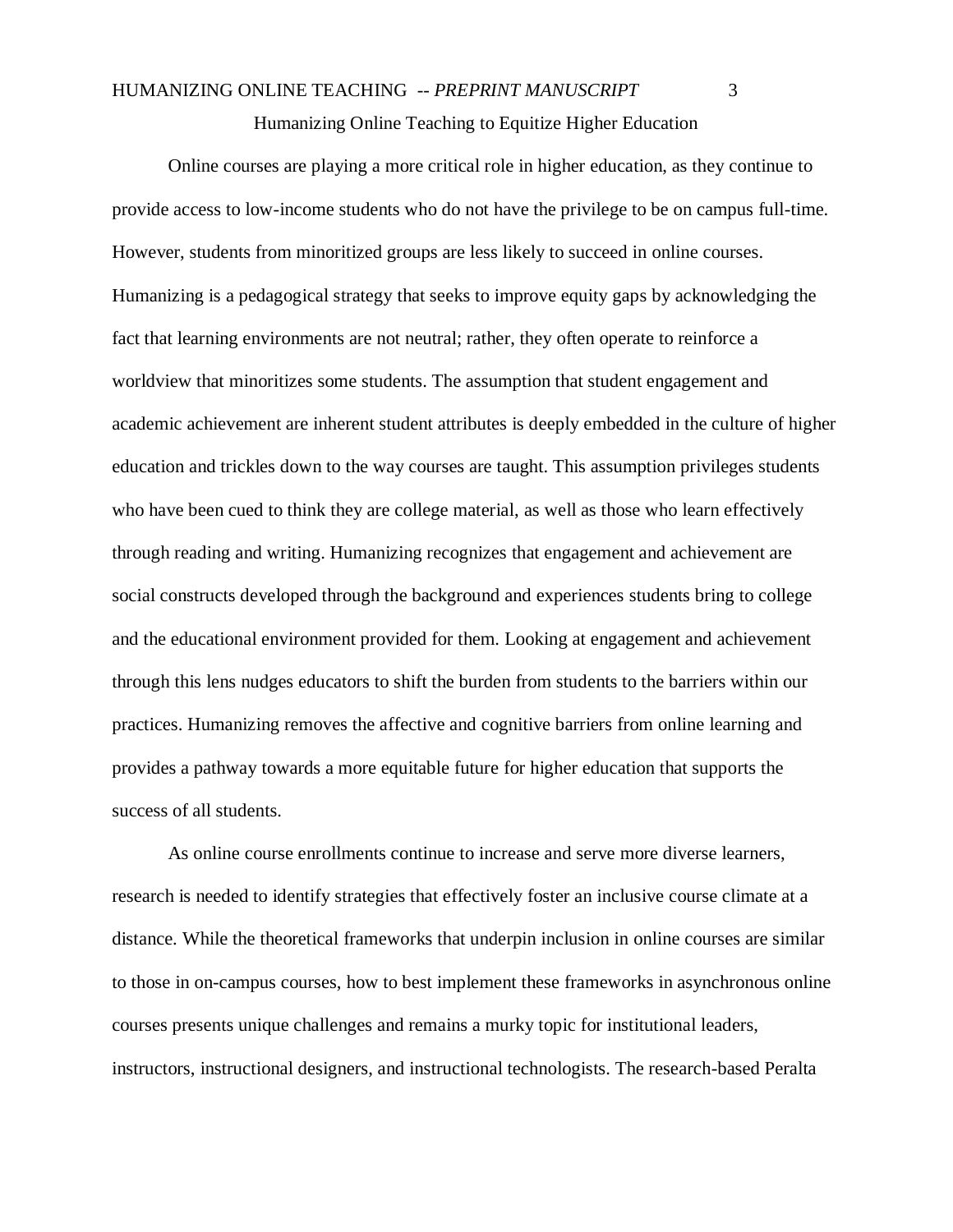Equity Rubric (2019) is one resource that institutions are beginning to use to foster inclusive learning in online courses and is a sign that online courses are emerging as a critical component of equity efforts.

Humanizing offers clear, practical teaching strategies for online teaching that cultivate an inclusive online course climate more likely to support the cognitive and affective differences that co-exist within a college course. Instructor-student relationships lie at the heart of humanizing, serving as the connective tissue between students, engagement, and rigor. Humanizing strategies use welcoming visuals and warm asynchronous communications to establish positive first impressions, trust between the instructor and students, and a culture of care in the online environment. To leverage the potential that humanized online education offers for equitizing the future of higher education, institutions must keep students at the center of decisions and invest in professional development to prepare faculty who teach online.

### **Theoretical Frameworks**

Humanized online instruction is informed by many well known theoretical frameworks including validation theory, culturally responsive teaching, social presence, and UDL.

#### **Validation Theory**

Online education is at a crossroads in higher education in the United States. To many institutions, it appears as an "easy" way to cut costs and is used as a vehicle to increase enrollments. Courses at those institutions are more likely to feel like they're on auto-pilot than taught by a real person. Other institutions are beginning to recognize that online courses have real potential to move the needle *if they are designed and facilitated effectively.* As the diversity of college students increases and the workforce continues to demand more skilled workers, the latter scenario will become critical for institutional leaders to recognize and value. The online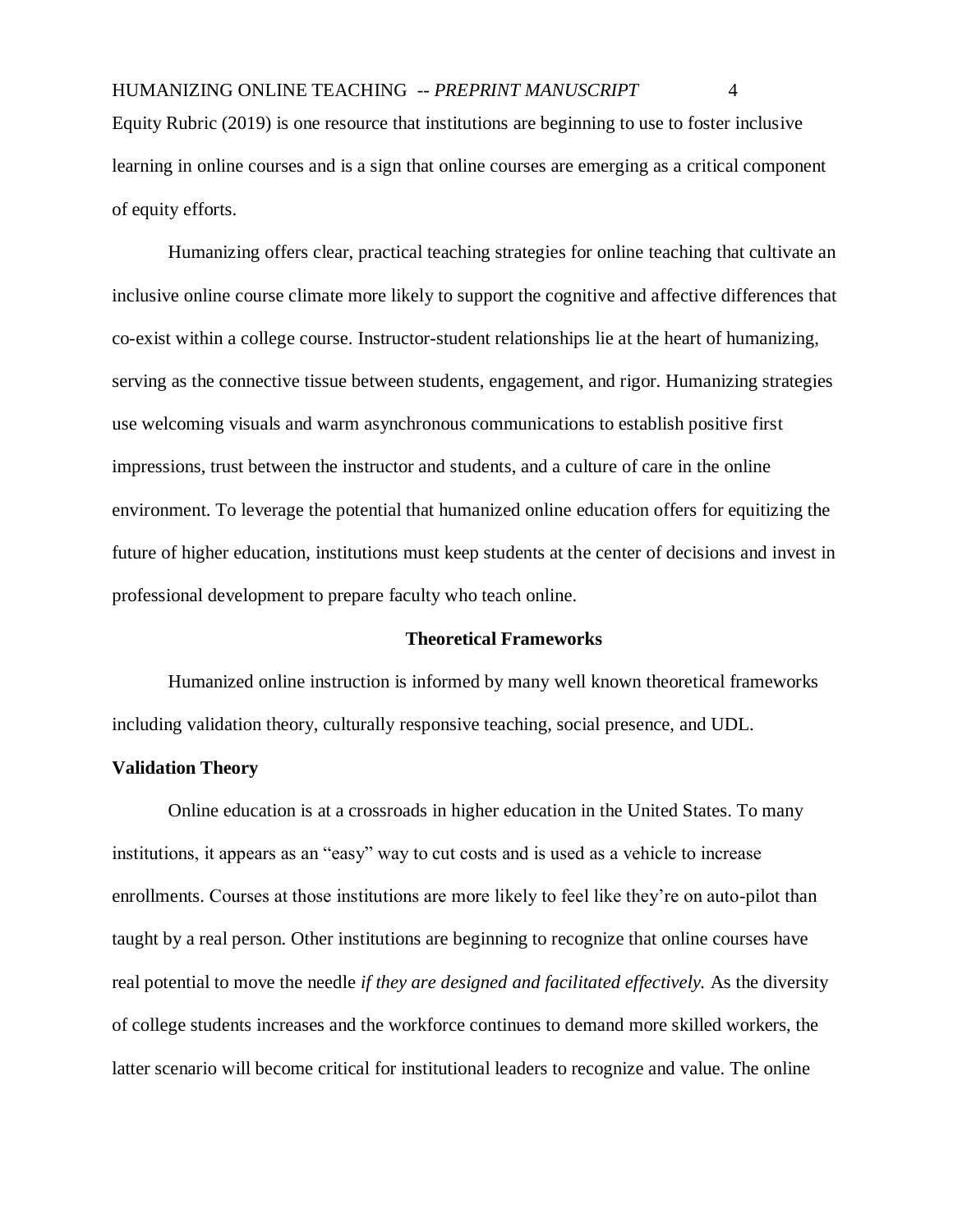modality is distinct from classroom instruction and, as such, online courses should be designed to leverage the full potential that the web and digital technologies bring to teaching and learning. However, some classic elements of effective teaching transcend modality.

In the 1990s, Rendón (1994) showed that students who entered college with self-doubt about their ability to succeed were more likely to be transformed into "powerful learners" when they experienced in-class academic validation from a faculty member. Academic validation, which was found to be needed most by low-income, first generation college students, was achieved when faculty demonstrated concern, were personable and approachable, treated students with respect, provided scaffolded learning experiences that allowed students to develop confidence in their abilities, worked independently with students who needed support, and provided meaningful feedback. In 2011, Linares, Muñoz et al., wrote, "When validation is present, students feel capable of learning and have a sense of self-worth (p. 18)." Validation theory has served as a developmental framework for institutions serving diverse student groups for decades. Humanized instruction uses validation theory and answers the question, "What does that look like online?"

## **Culturally Responsive Teaching**

CRT theory recognizes that groups of students are comprised of diverse cultures and contribute to a richer learning environment when diversity is viewed as a value. Many students come from cultures that are collectivist in nature, meaning they emphasize relationships, interdependence within a community, and cooperative learning (Hammond, 2014). In contrast, higher education in the United States values an individualist culture, expecting students to independently navigate challenging new situations, which contributes to competition and celebrates individual achievement. When CRT is embraced, learning environments are designed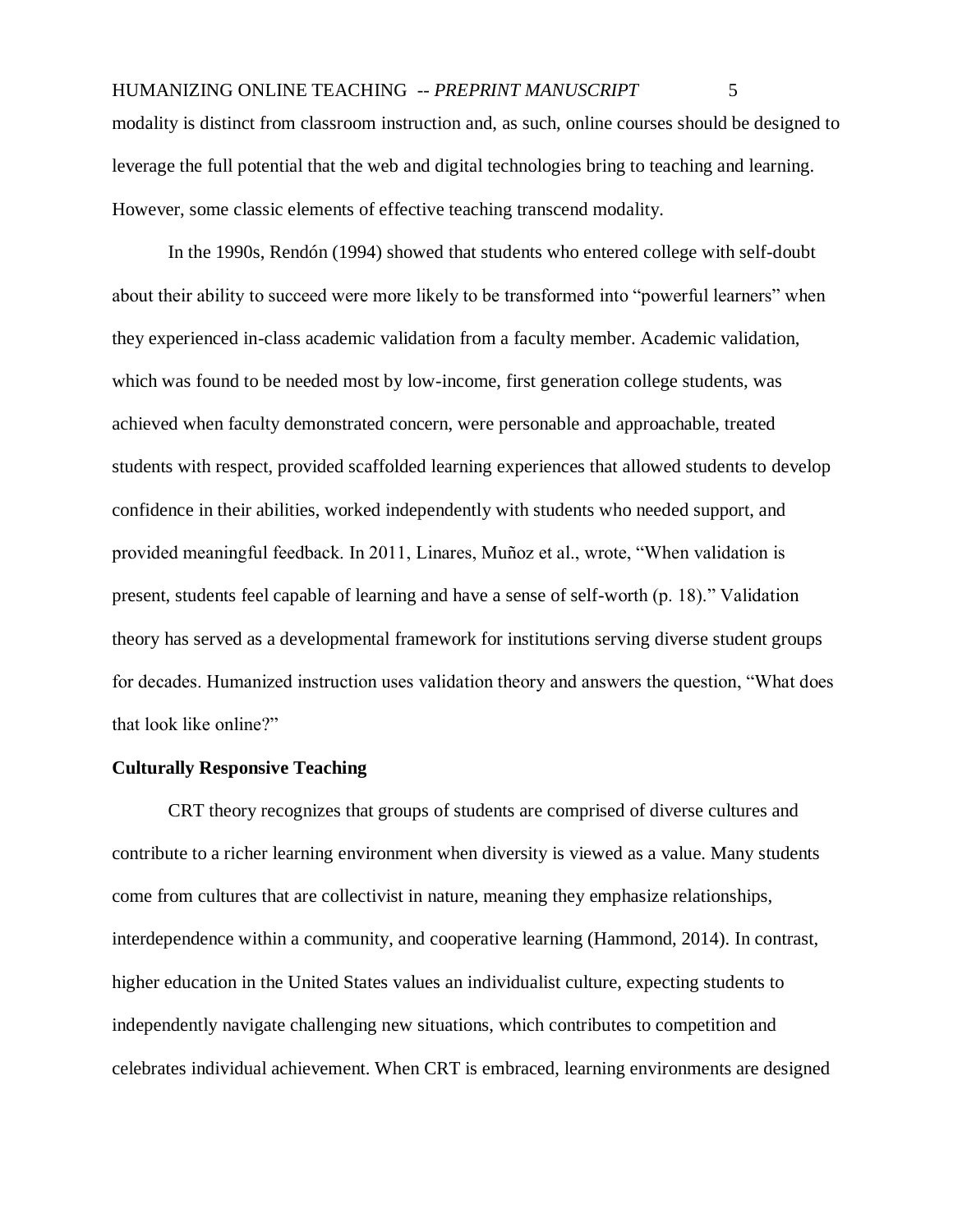included. A humanized online learning environment embraces CRT by establishing a safe, trustworthy course climate through instructor-student relationships and rigor through empathy and collaboration.

In research supporting Rendón's early findings, Palacios and Wood (2016) conclude that "personal relationships typified by trust, mutual respect, and authentic care were necessary and were primary conditions that foregrounded effective pedagogy" (p. 5) among African American men in college. Palacios and Wood go so far as to suggest the idea of "relationships before pedagogy" (p. 5); in other words, it is essential to establish a caring and trusting environment where students believe the instructor knows and supports them so that learning can then take place.

A supportive and trusting community of learners happens more readily when instructors humanize themselves. As Hammond explains, "The most powerful thing we can do to create a culture of caring is to allow ourselves to be seen as human beings, not just in our role as teachers" (2014, p. 80). But the act of humanizing does not mean "oversharing." Hammond calls it practicing "selective vulnerability" (2014, p. 79). We need not share all the skeletons in our closets, but in appropriate situations it helps students when we narrate our own struggles and, sometimes, our own failures. Telling our stories helps establish trust and model perseverance for students, many of whom are suffering greatly from self-doubt and fear of being exposed, a condition known as the Imposter Syndrome.

#### **Social Presence**

Despite evidence that validates the importance of instructor-student relationships, research shows that interactions in online courses tend to be infrequent and often limited to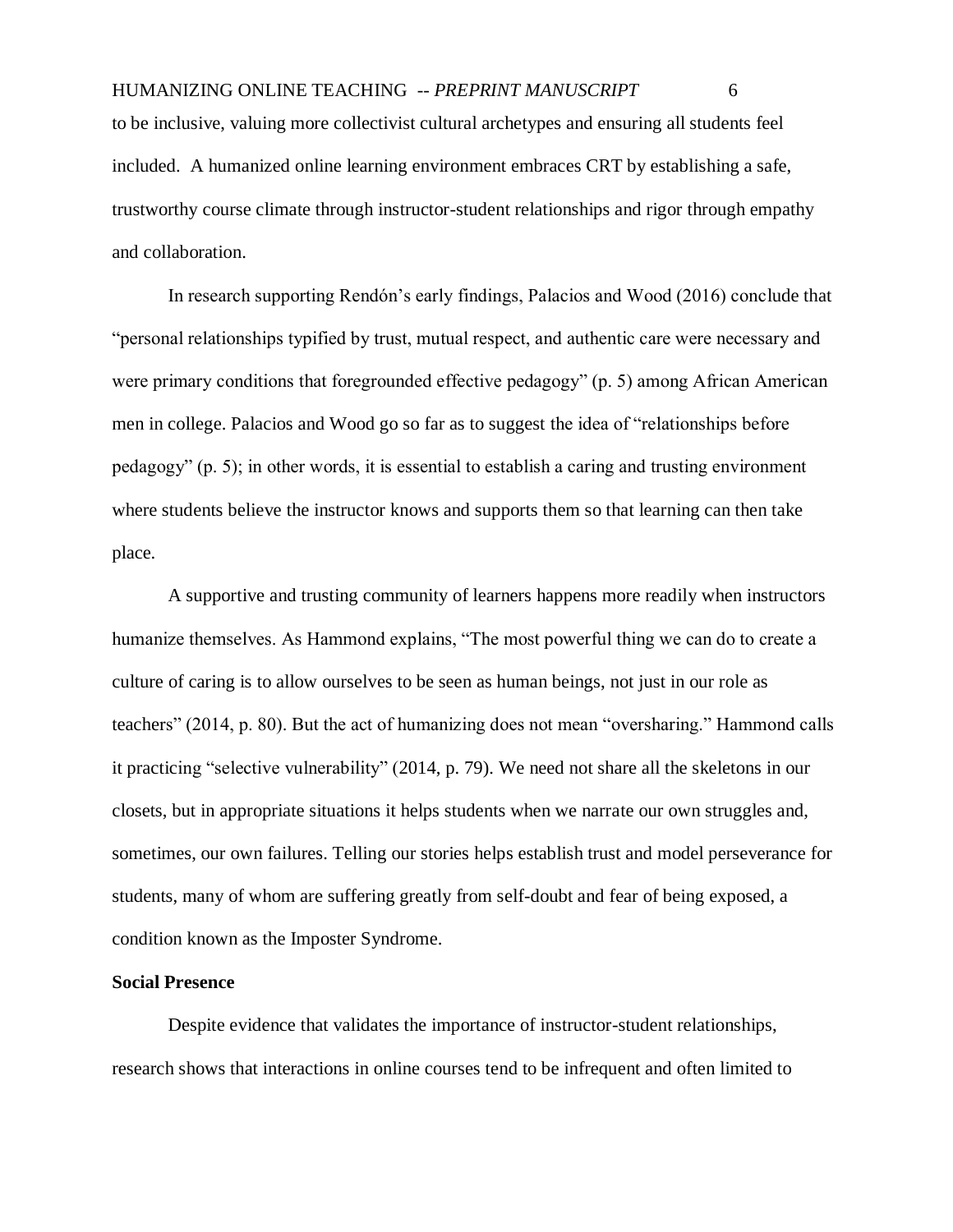written text, which may lead students to feel isolated and unsupported (Jaggars & Xu, 2016). More institutions have begun adopting the use of a rubric to improve the quality of online courses; however, rubrics that address interaction generally limit the focus to *quantity*. Improving the *quality* of interactions in an online course is what promotes social presence -- the degree to which a person is perceived as "real" in mediated communications (Gunawardena, 1995). Social presence is important because it is shown to increase students' satisfaction with their instructor, interactions, and perceived learning (Tu & McIsaac, 2002; Picciano, 2002; Richardson & Swan, 2003; Russo & Benson, 2005; Swan & Shih, 2005). Humanized instruction encourages the use of a supportive tone in written communications and incorporating asynchronous videos of the instructor, which have been shown to increase social presence (Borup, West, & Graham, 2012) through their ability to convey affective indicators (expression of emotions, use of humor, and self-disclosure).

### **Universal Design for Learning**

UDL is a popular framework used in K12 teaching that is gaining traction in higher education. The principles of UDL derive from neuroscience and are designed to support learner variability. A helpful analogy that explains UDL is to imagine if all people were given a size 8 shoe and expected to wear it every day. While that seems ridiculous, UDL suggests that the design of a learning environment operates much the same way, privileging some students and leaving others out.

The UDL guidelines provided by CAST in 2018 support the affective, recognition, and strategic networks of the human brain, which influence the "why," "what," and "how" of learning. Humanizing strategies model these guidelines by emphasizing relationships and community, using images and videos for instructor communications and student-student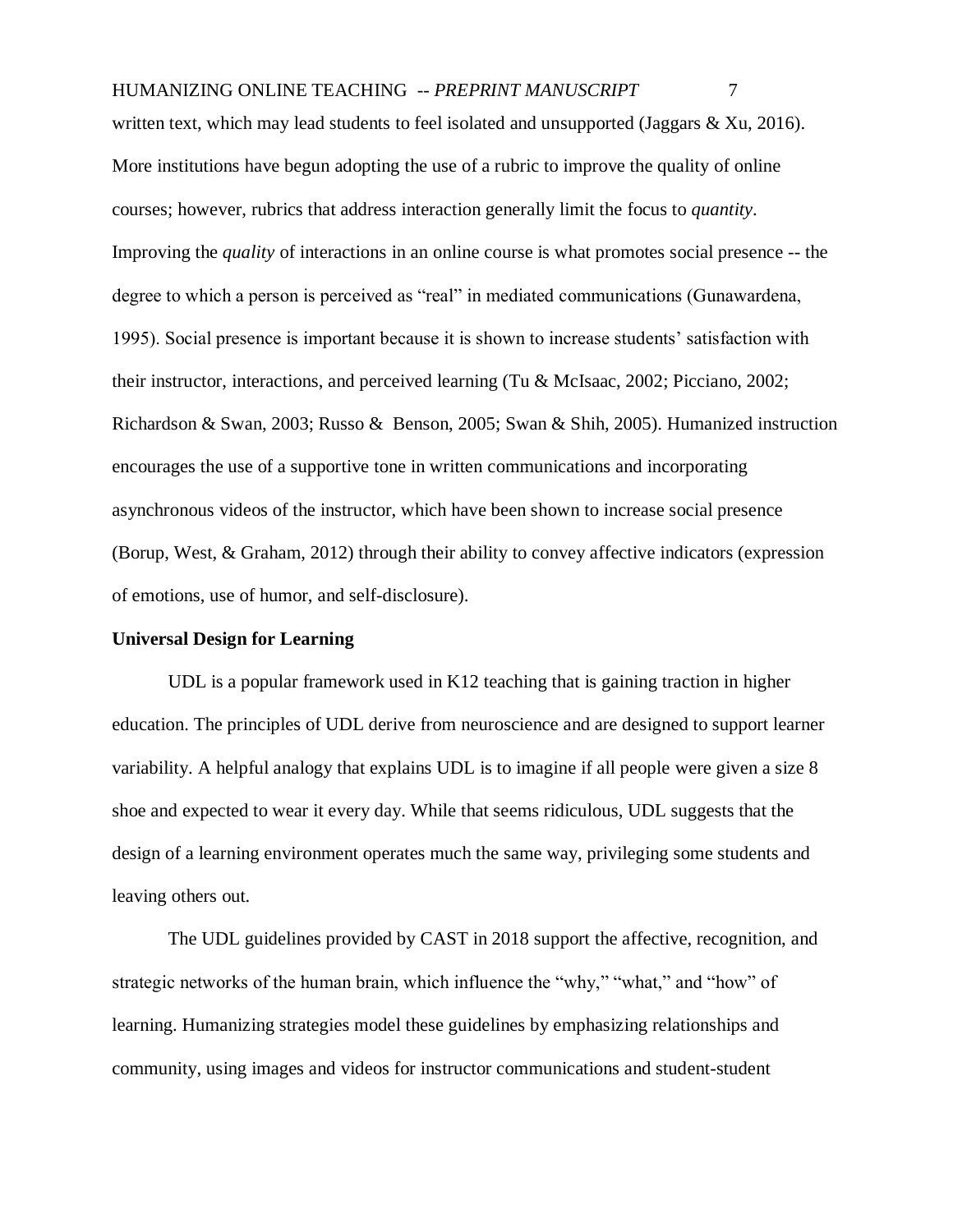discussions, and providing high-touch support for the students who need it most. Further, in a humanized online course, students who have a known cognitive difference, like dyslexia, or a disability, like hearing loss, are more likely to be supported without needing to ask for an accommodation. This removes a barrier for students who may feel stigmatized by the need to request an accommodation in the first place.

## **Why is Humanizing Key to the Future of Learning?**

As the demand for online courses increases and the diversity of the online student population grows, humanizing will become essential to support students in achieving their academic goals. The number of postsecondary students taking online courses continues to grow (Ginder, Kelly-Reid, & Mann, 2017): in fact, nearly 30% are taking at least one online course (Allen & Seaman, 2017). Community college students are more likely than undergraduates at four-year public institutions and four-year private colleges to take at least one online course, underscoring the appeal of online learning to minoritized student groups (Ginder, Kelly-Reid,  $\&$ Mann, 2017). Overall enrollment increases are expected to continue in the following groups: female, ethnically diverse, age, pell grant recipient, and first-to-college (Ginder, Kelly-Reid, & Mann, 2017). The demand for online courses and changing demographics among the students they serve bring significant implications for the future of learning. To ensure maximum success for all, institutions will need to adapt to meet rapidly changing student needs.

Online education matters especially to minoritized student groups because it increases access in areas where they have historically been left to fend for themselves. Equity-minded educators consider these students *high opportunity students*. But the question remains, how does this translate to the practice of teaching? When teaching online, each name on the screen must be recognized as a real human with a story. Faculty who teach online need to understand how and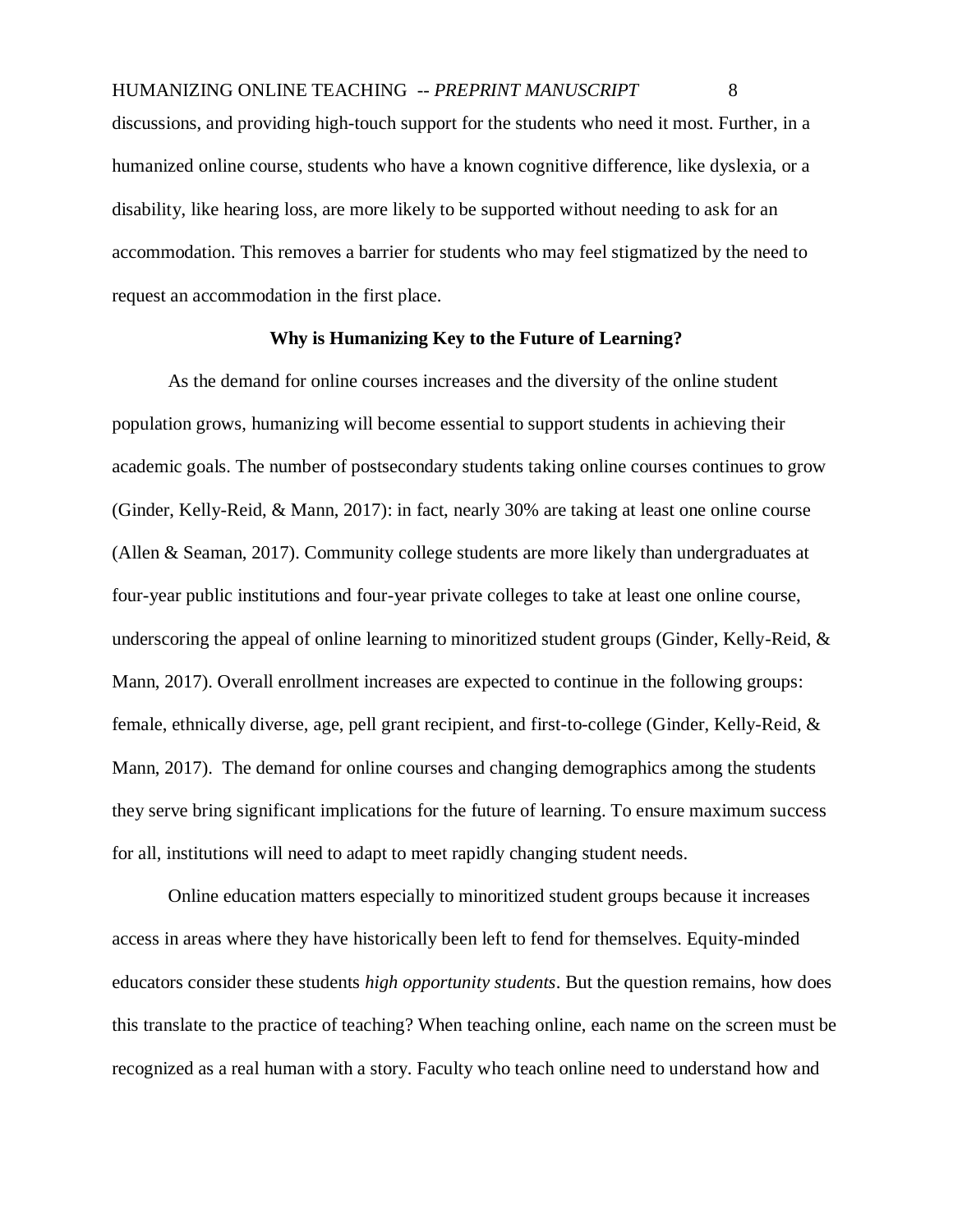why to unveil these stories, to design a course that values and celebrates students' unique experiences, and to facilitate assignments that invite students to share. One must also acknowledge that sharing is not easy for students, especially when they feel marginalized. Online instructors must first establish trust with learners before meaningful peer-to-peer interactions are expected to occur (Palacios & Wood, 2016). Possessing an understanding of how to establish an inclusive class climate at a distance will be an essential skill for online educators as the students served by colleges and universities continue to become more diverse.

# **Why is Humanizing Especially Important for STEM Courses?**

Humanizing undergraduate online STEM courses is of particular importance as the United States works toward increasing the diversity of the STEM workforce (Estrada et al., 2016). According to a study by Estrada, et al. (2016), only 14.7 percent of STEM bachelor's degrees were attained by minoritized students in the United States in 2010. The academic pathway that contributes to this workforce flow is fraught with performance gaps, particularly for minoritized students. These gaps are even greater for minoritized students in the online learning environment (Figlio, Rush, & Yin, 2013; Hart, Friedmann, & Hill, 2018; Jaggars & Xu, 2014).

While much ink has been spilled in recent years about the link between student mindset and academic success (Dweck, 2008; Center for Community College Student Engagement, 2019), there has been a dearth of literature that looks at how faculty mindsets affect student performance. This is changing. Recent research shows that the beliefs *faculty* hold about their students' abilities is a concerning and largely overlooked contributor to equity gaps. A 2019 study by Canning, Muenks, Green, and Murphy comprised of 150 STEM professors and more than 15,000 students found larger racial opportunity gaps in courses taught by faculty with a fixed versus growth mindset about student ability. Professors with fixed mindsets tend to believe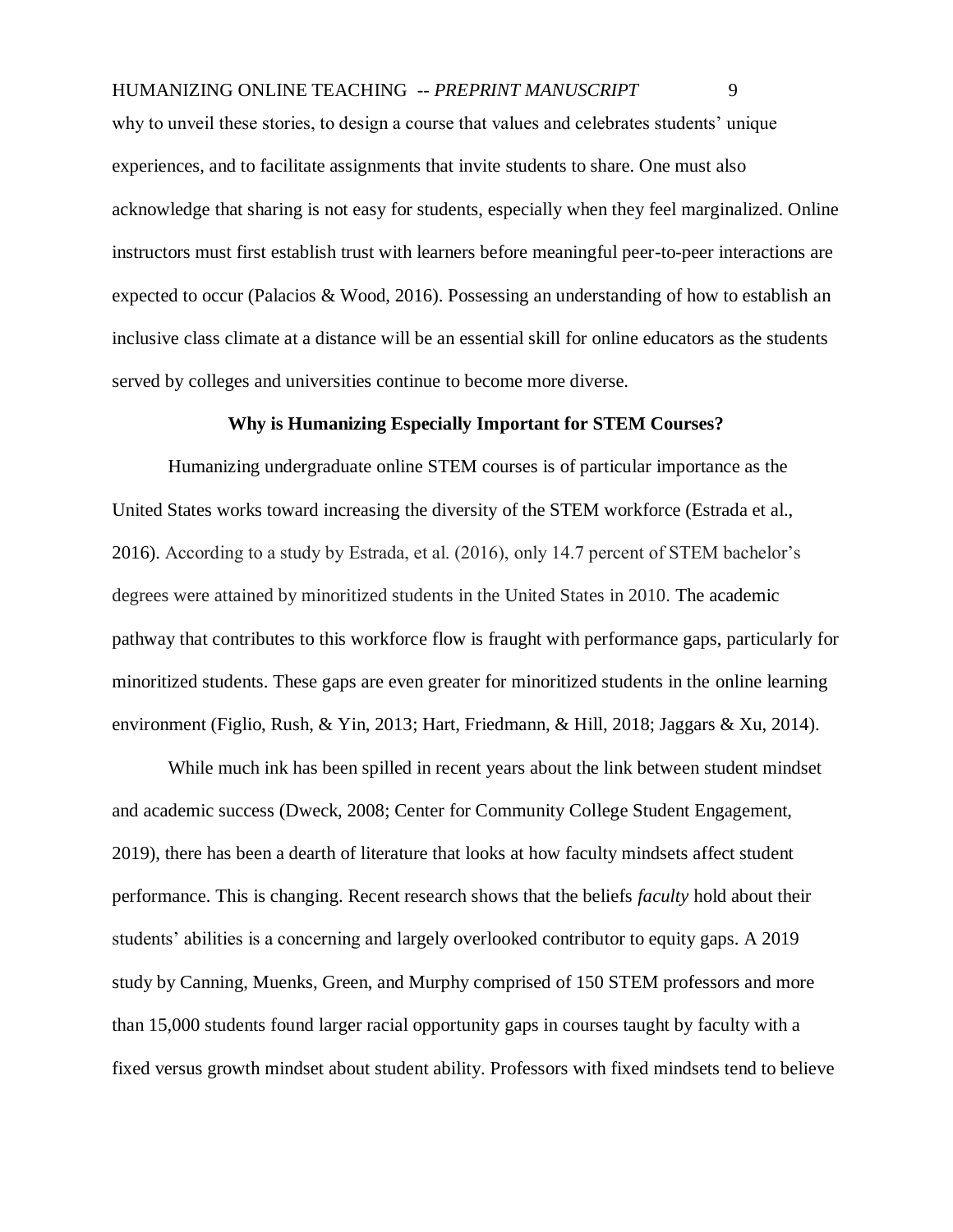that some students are more naturally inclined to succeed in STEM. These mindsets are influenced by cultural stereotypes that portray White and Asian students as more innately poised for success in math and the sciences than students from minoritized groups. As such, faculty are more likely to use demotivating cues in their interactions with students of color. For example, following a poor grade on a single test, a Black or Latinx student in a math course may receive the message that "not everyone is cut out for math," whereas a White or Asian student is cued to "try harder next time." Fixed faculty mindsets also work to reinforce the competitive nature of STEM courses, which rely on summative exams designed with the expectation that students will succeed independently.

These findings are telling, especially in light of previous research that links sense of belonging to student persistence in STEM majors. Rainey, et al. (2018) found that students from minoritized groups are less likely to feel they belong in STEM courses and now we have evidence demonstrating that the way faculty teach and communicate with students is part of this problem. In short, *teaching matters*. Faculty who teach STEM courses must have access to professional development that emphasizes the value of interpersonal relationships in their discipline (Shaffer, Marx, & Prislin, 2013) and engages students in self-reflective activities about their own beliefs surrounding intelligence (Center for Community College Student Engagement, 2019). It is rare for these types of growth opportunities to be provided in higher education, and when they are, they almost always assume that faculty are teaching in a traditional classroom -leaving online courses out, as if they aren't even part of the picture. Humanizing is customized *for* online education and holds significant potential for improving the climate in online STEM courses by ensuring faculty possess the skills and tools to construct their presence online and foster positive instructor-student relationships at a distance.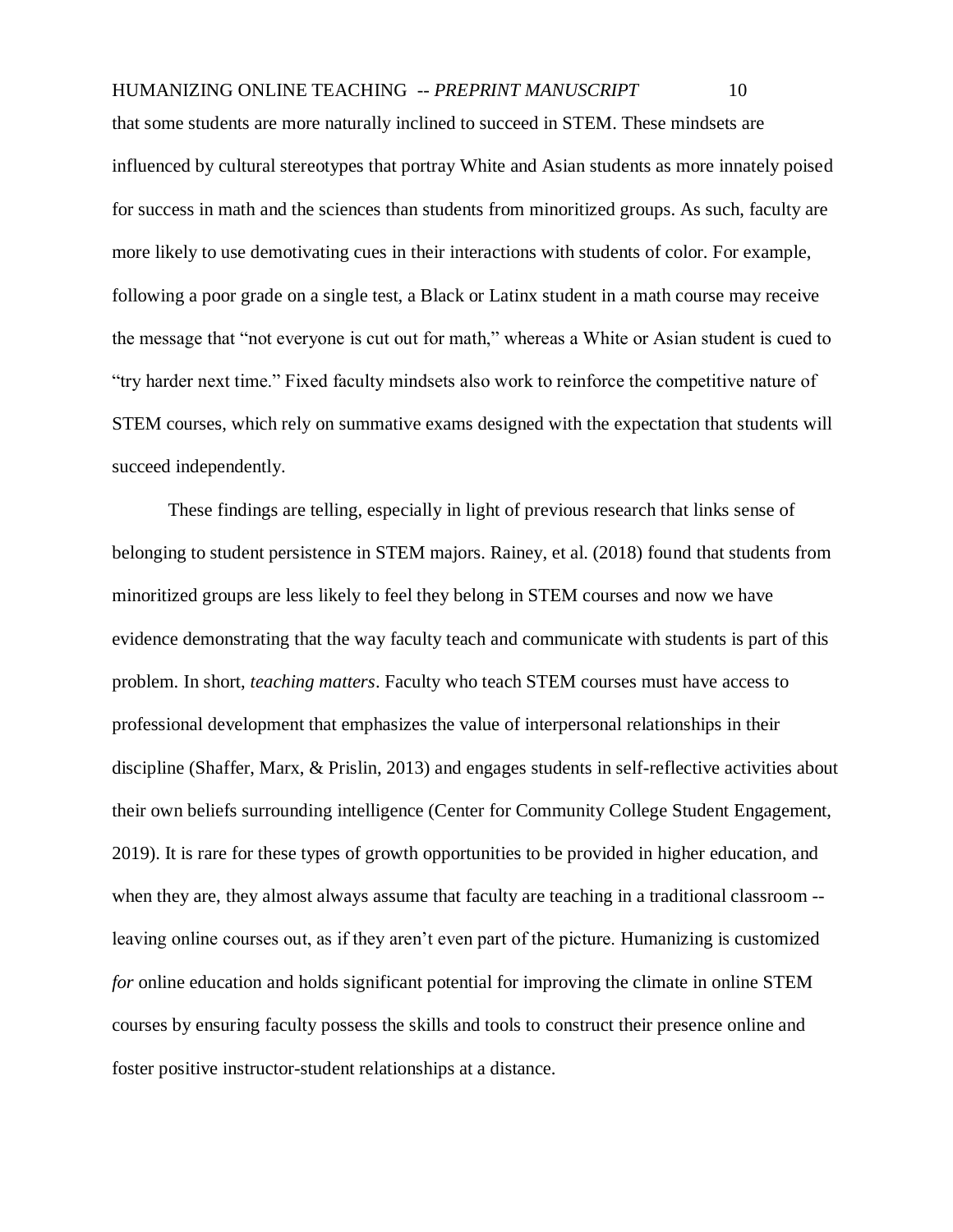# **How Does One Equitize Higher Education through Humanized Online Teaching?**

Online courses can provide welcoming and supportive learning environments for students when faculty have a foundational understanding of equity as well as the skills and support to design and facilitate inclusive, culturally responsive online learning environments with strong instructor social presence. Below is a summary of six key strategies that support humanized online instruction.

### **1. A Liquid Syllabus**

The syllabus plays many roles in a college-level course. Often, instructors labor over their syllabus, filling it with course policies and procedures, as well as institutional regulations. To students, the syllabus can feel more like a list of do's and don'ts, which can increase a learner's anxiety and self-doubt.

Many practitioners have reimagined new opportunities for the syllabus -- Bain explores the concept of a promising syllabus in *What the Best College Teachers Do* (2004), and Harrington and Thomas write about the transformative power of a syllabus in *Designing a Motivational Syllabus* (2018). In a 2011 study, Harnish and Bridges found that a syllabus written in a friendly tone has a significant impact on how students perceive an instructor by unhinging the common student expectation that "faculty are unapproachable" (p. 1).

In short, a course syllabus offers many opportunities for making a meaningful first impression with students at a moment when they are most vulnerable. And first impressions matter to students -- in fact, they are shown to matter more than an instructor's reputation (Buchert, Laws, Apperson, & Bregman, 2008). In an online course, a syllabus is the first connection a student has with an instructor, and in humanized online courses it intentionally is designed to welcome and support students. It is written in a supportive tone and uses asset-based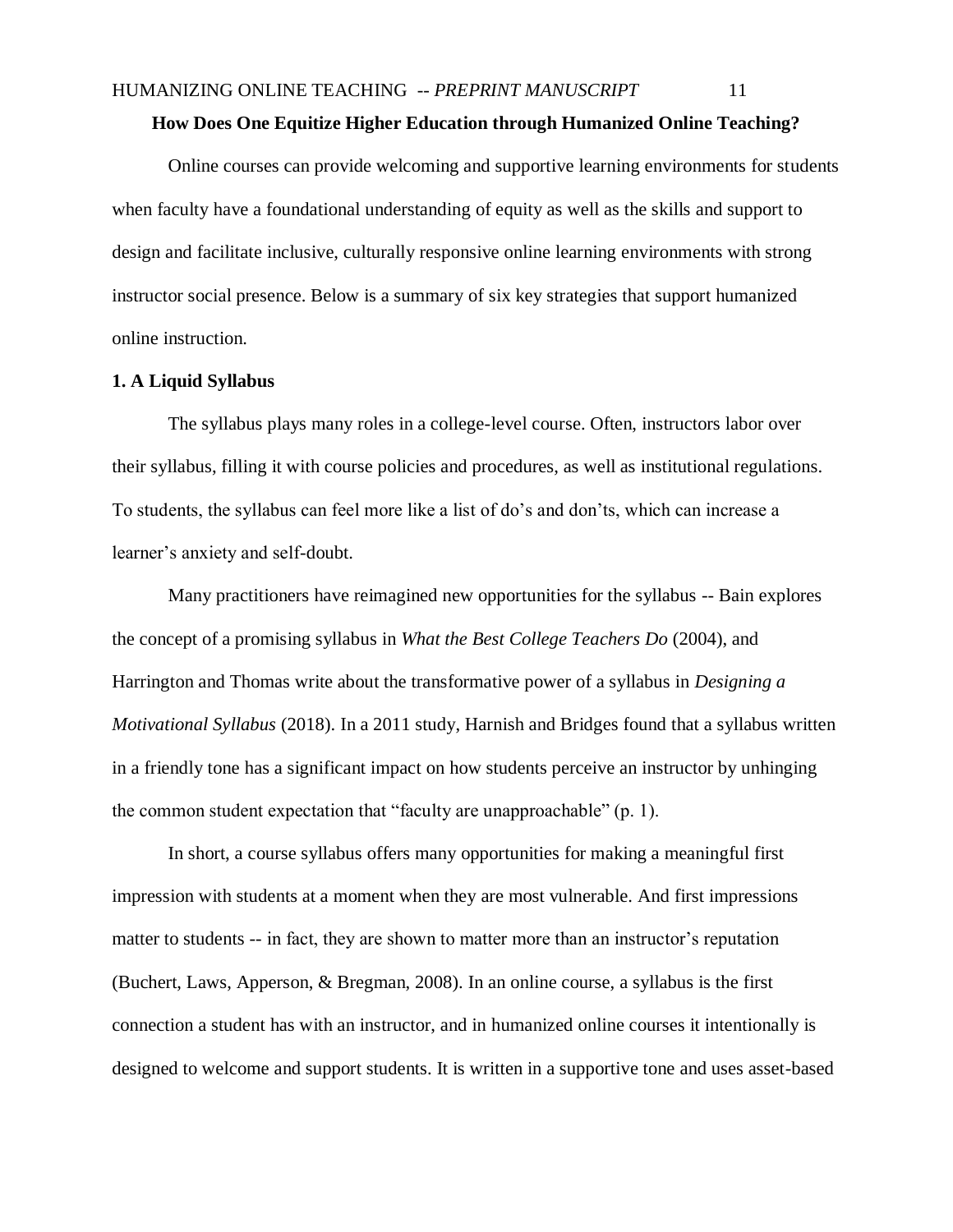# HUMANIZING ONLINE TEACHING -- *PREPRINT MANUSCRIPT* 12 language to encourage growth, cultivate hope, establish expectations for success, and recognize the array of experiences and knowledge students bring to the class as a value that enriches learning. But a humanized online course takes the syllabus one step further.

Humanizing involves designing a *liquid* syllabus that is created using a website tool (Google Sites, Adobe Spark Page, Wordpress, etc.) that can be viewed by students without logging in to a Learning Management System (LMS) or other secured environment (Pacansky-Brock, 2014b, 2017). By using a tool that is native to the online environment, a *liquid* syllabus responds to a student's viewing device, rendering clearly scrollable text when viewed on a smartphone phone -- and maximizes an online instructor's first impression on students. Depending on the device settings, students may also be able to make text larger and opt for a dark view, which is easier to view in low light setting.

A liquid syllabus also provides unique opportunities for fostering social presence. A syllabus created with a website creation tool allows instructors to embed a brief video on the page, ensuring students have the opportunity to be greeted with a warm, smiling face and hear supportive words prior to reading the content (more like a face-to-face classroom experience). Digital images can be easily interspersed through a liquid syllabus to establish a welcoming tone and to more effectively support the understanding of content by students from different cultural backgrounds who represent diverse groups of people.

Instructors of humanized courses send a pre-course email to students during the week prior to a course that includes a link to the liquid syllabus. Student who read this email on a smartphone may click the link, be welcomed by their instructor, and have direct access to the information they need to start day one on the right foot.

To learn more about the benefits of a liquid syllabus, view the 3-minute video below.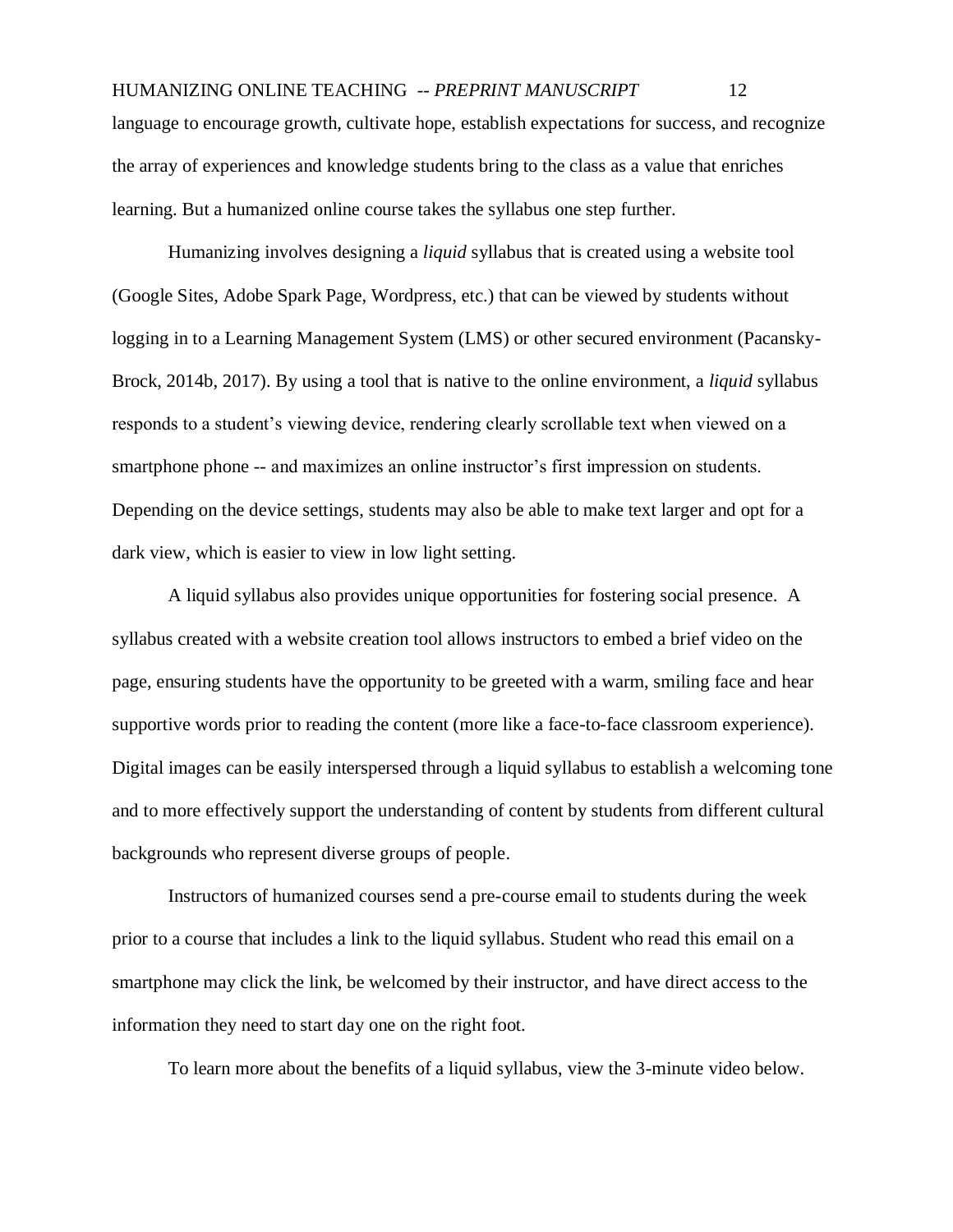HUMANIZING ONLINE TEACHING -- *PREPRINT MANUSCRIPT* 13 <embed video of "Benefits of a Liquid Syllabus" [https://youtu.be/90BmvCuXMoI>](https://youtu.be/90BmvCuXMoI)

View a [sample of a liquid syllabus](https://sites.google.com/view/dr-porter-re-005-f19) created by Arnita Porter, faculty at West Los Angeles College.

## **2. Adaptive Teaching**

One of the first concerns faculty often voice when learning about humanized online teaching is, "How can I offer a high touch learning experience when I have so many students?" The answer to that question is illuminated through what we call adaptive teaching. While adaptive learning technologies are designed to adapt on the fly to provide additional support or challenge for students based upon their competencies, adaptive teaching is a pedagogical strategy that helps faculty use locally sourced micro-data provided by students to identify which students will benefit most from high-touch communications. Faculty then cultivate high-touch communications throughout a course with these *high opportunity* students. To collect the qualitative data that helps faculty identify their high opportunity students, a survey is assigned in week one. By completing the survey, students receive their first points in the course, feel a sense of achievement and, simultaneously, provide essential information about themselves that faculty use to guide their teaching.

While questions on the form may vary, it is important to keep in mind that, in addition to providing the instructor with important information, this form also conveys to students that their instructor cares about them. Some suggested questions are listed below:

- *Select your preferred pronouns from the list below.*
	- *she/her/hers*
	- *he/him/his*
	- *they/them/theirs*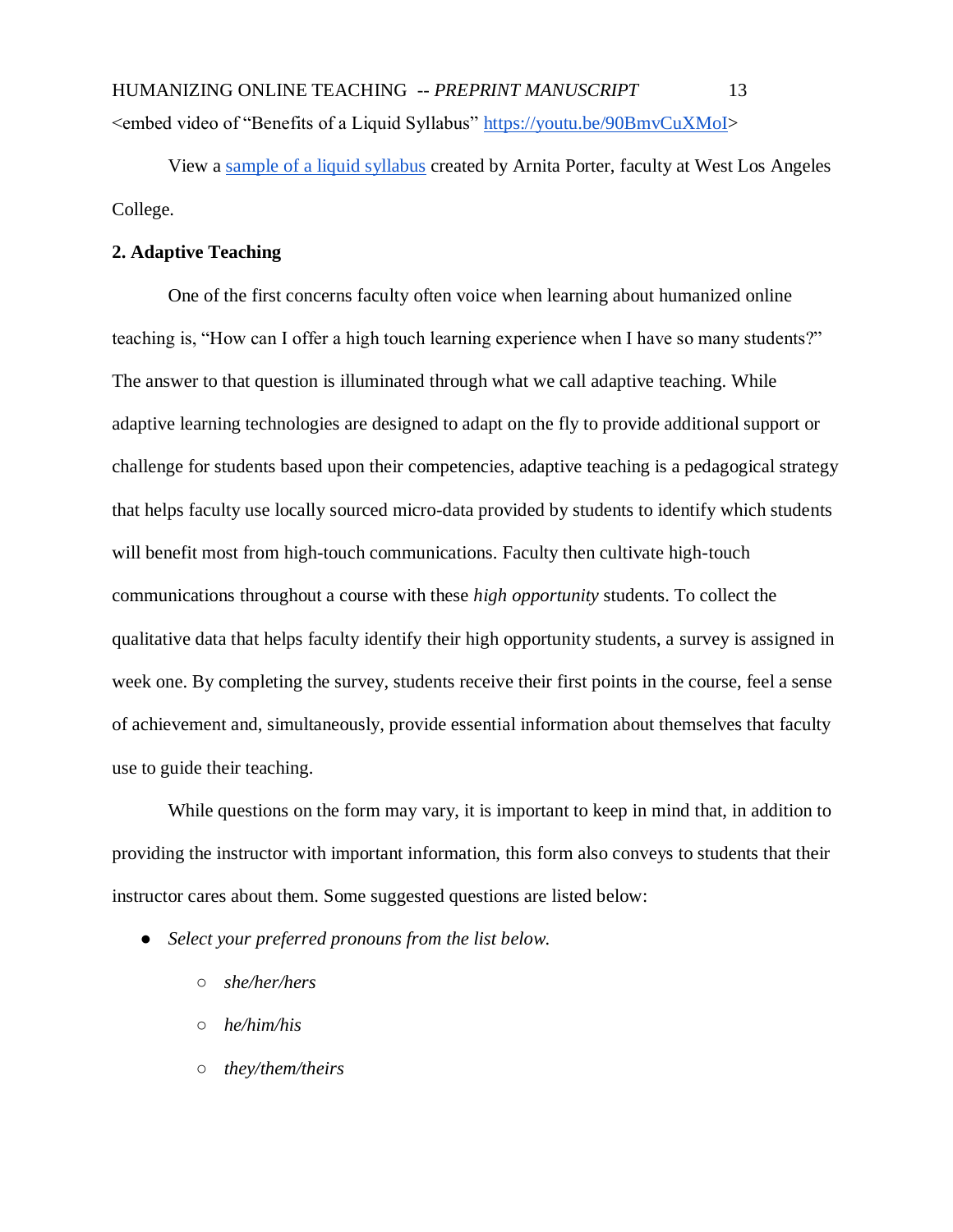- *Other: \_\_\_\_\_\_\_*
- *Which of the following describes you (check all that apply):* 
	- *This is my first semester of college.*
	- *I am the first in my family to attend college.*
	- *This is my first time taking an online class.*
	- *I work more than 15 hours per week.*
	- *I am a caretaker for at least one person.*
- This question provides students with the ability to opt out of receiving voice/video communications from the instructor without being expected to reveal why (which may unjustly require students to disclose a disability). *I may communicate with you through voice or video messages this semester.*
	- *That sounds great to me!*
	- *I would prefer written communications*
- "In one word, describe how you are feeling about this class." From past experience, most students will reply with neutral (fine, ok) or positive (excited, intrigued) responses but there are always a few students in a course that convey responses like "nervous," "overwhelmed," and "anxious," which may indicate a student is experiencing stress that may jeopardize their likelihood of staying in the course. Responses to this question quickly allow an instructor to identify high opportunity students who would benefit most from the human touch. Reaching out immediately to these students with a supportive message, delivered in video, promotes psychological safety and fosters trust, which are the foundations of relationships. These high touch interactions in week one ensure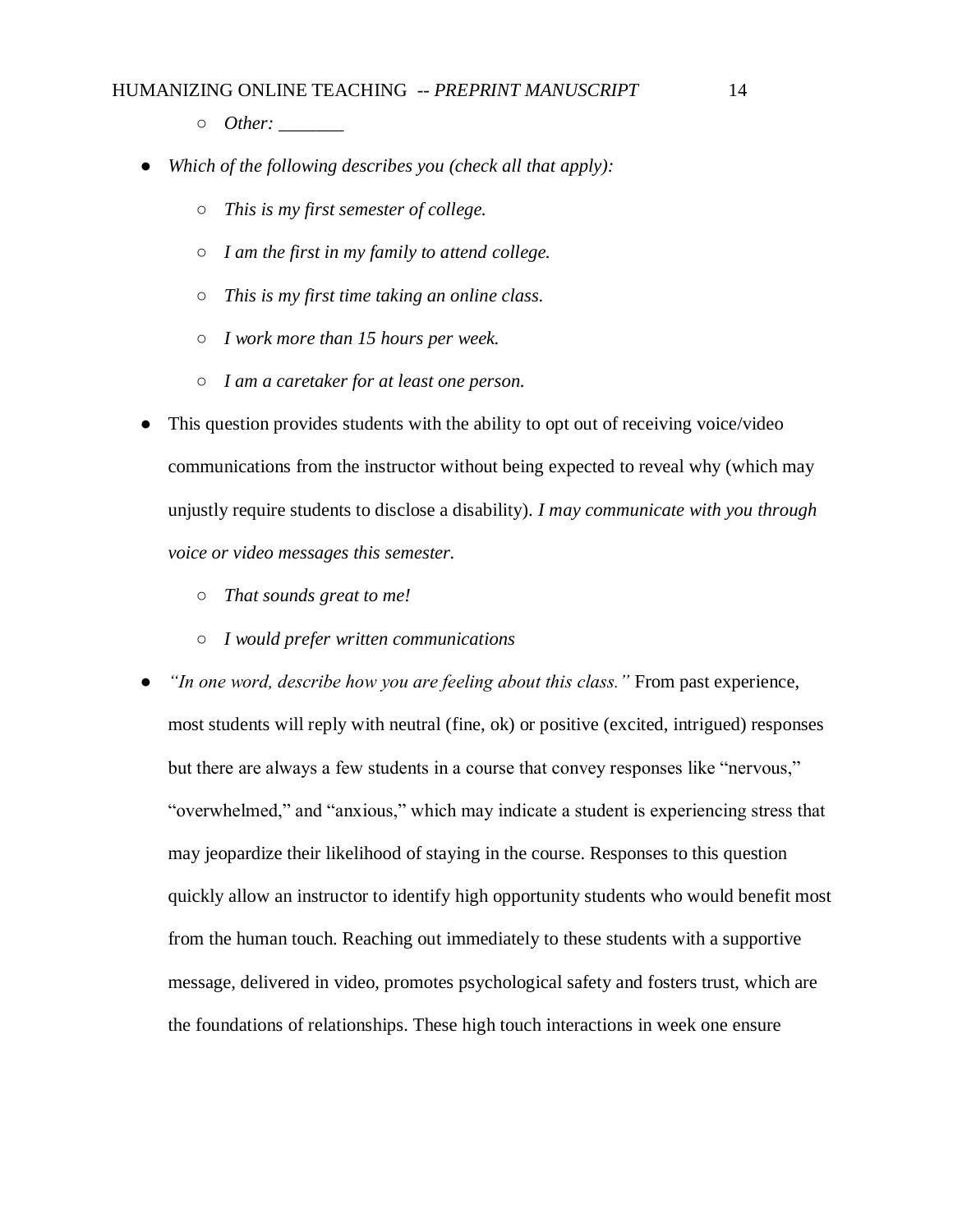students know their instructor cares and reduces the sense that they'll be on their own throughout the course.

*"Identify one thing that may interfere with your success in this course."* This open-ended question can transform a name on a screen into a human with a complex life. It informs instructors about a host of issues that would otherwise remain invisible and be left out of the teaching and learning process. Responses often include descriptions of work obligations, learning differences, injuries, parental responsibilities, upcoming surgeries, childbirths that will occur during the course, care for ailing family members, and recent return from military service. Instructors collect this data in week one and reference it throughout the duration of the course while observing student performance and engagement. If a student does not log in one week, an instructor can reference the students' situation and reach out with a brief, supportive email like this one, "Hi Sarah. I noticed you didn't submit last week's assignment. I remember you mentioned that you have been caring for your mom and I thought I'd reach out and see how you're doing. What can I do to support you? Hope to see you back in the class soon."

To ensure the micro-data from the survey is utilized to guide teaching throughout an online course, instructors are encouraged to incorporate it into the roster. In Canvas, for example, the Grades area includes an optional Notes column, which is especially useful. As participation ebbs and flows, the notes can be referenced and updated to ensure that the instructor's teaching adapts to each students' needs and that the instructor's presence supports the growth and development of high opportunity students.

View a [sample student information survey](https://brocansky.com/humanizing/student-info) you can use in your own online course.

# **3. Visually Appealing and Dynamic Homepage**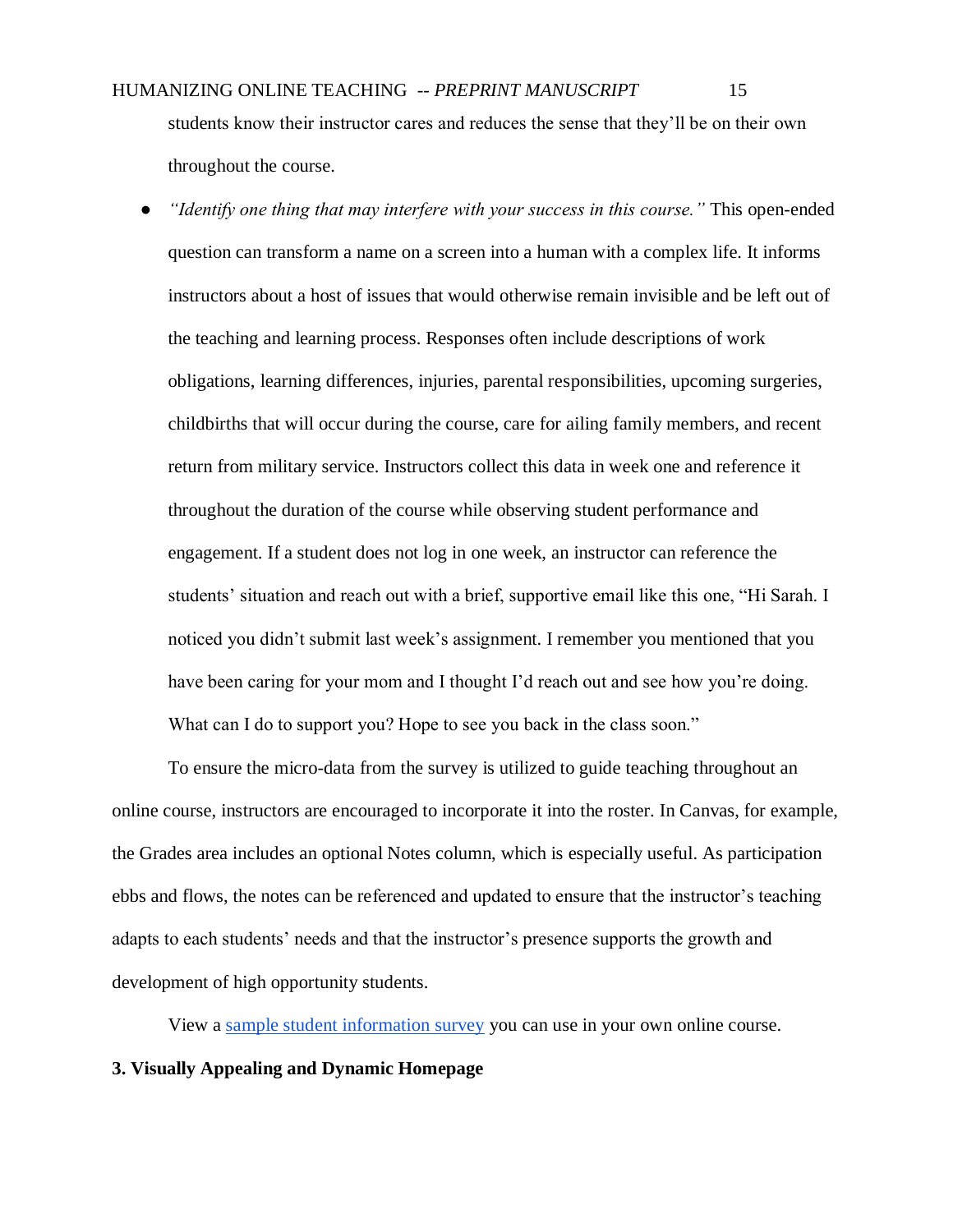In the same way that the syllabus plays a key role in establishing a positive first impression with students, a course homepage also influences students' lasting perceptions about a course. Within seconds of students' first entrance into a course, the aesthetics and function of the course homepage forms their perceptions about the course's credibility and usability (David & Glore, 2010). A visually appealing homepage that clearly communicates what to do next can improve students' self-efficacy and motivation in an online course. At the start of a new term, a humanized online course greets students with a homepage that contains minimal text; a colorful and visually appealing banner (with alt-text for accessibility); a brief, captioned welcome video from an instructor; and a clearly labeled "start here" link to ensure students navigate to the correct area of the course. As the term progresses, the homepage changes to reflect current content, communicate essential information to students, and convey instructor presence.

View the video below to experience a humanized course homepage in Canvas, featuring Mike Smedshammer and Tracy Schaelen, facilitators for the Humanizing Online Teaching and Learning course offered by California Community Colleges California Virtual Campus - Online Education Initiative (CVC-OEI)/@ONE.

<embed this video: [https://youtu.be/788W8y9nSxU>](https://youtu.be/788W8y9nSxU)

### **4. Asynchronous Video Communications**

Video is commonly used in the teaching of online courses, often as a vehicle for delivering lengthy lectures. However, research from Massive Open Online Courses (MOOCs) shows that online students are more likely to watch videos that are no longer than 6-minutes, and videos with a "personal feel" may be more engaging than slick recordings made in a studio (Guo, Kim, Rubin, 2014). Further, research shows listening to an instructor's voice increases a student's sense of being connected to a community, improves retention of the spoken content,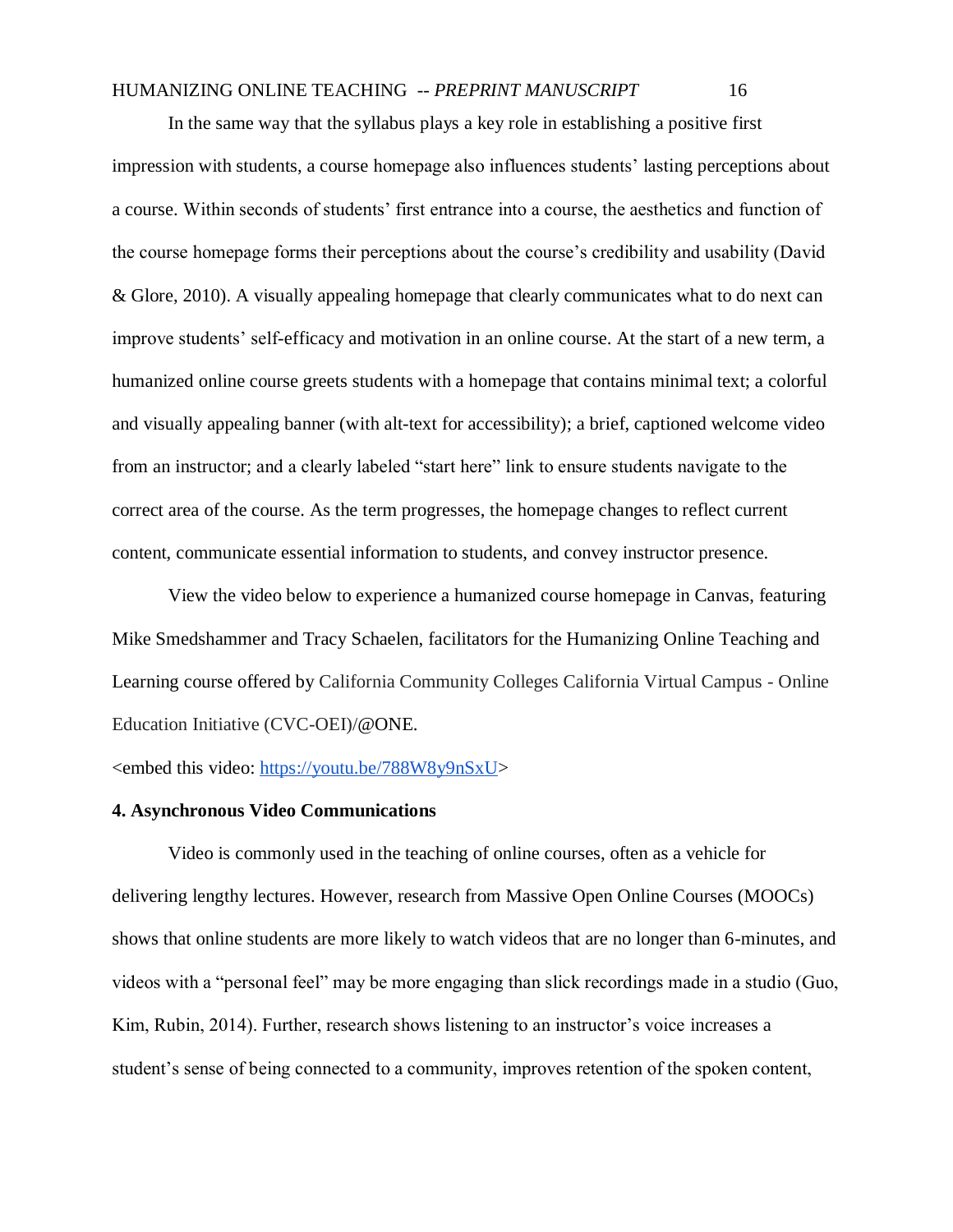and establishes the sense that the instructor cares about the student (Ice, Curtis, Phillips, & Wells, 2006). In humanized instruction, video is used in line with this evidence. Instructors use brief videos with a low-production value recorded with a simple webcam or their smartphone and, in some cases, created with free and low-cost tools like Adobe Spark or Screencast-o-matic. Not only do the videos explain content, they also convey an instructor's active engagement and presence throughout an online course. Instructors use them in announcements sent to the whole class, in learning modules to provide embedded preview and review segments or tell a story to connect content with the real world, and to deliver warm, personalized feedback in the gradebook for high opportunity students (see adaptive teaching above).

In humanizing, faculty are encouraged to create videos that are off-the-cuff, unpolished, and recorded in locations untethered from the academic workplace. When professors portray their imperfections -- the "ums," quizzical expressions, background interruptions like a cat jumping on the desk or a child peeping in the background, and move away from their desks to record in their daily settings -- they become real and relatable. In other words, they become "humanized." Students begin to sense that their online instructor is a real person with imperfections and a busy life, much like them. These types of similarities contribute to positive teacher-student relationships (Gehlbach et al., 2016) by establishing psychological safety and trust, which is especially important in the early weeks of an online course when students are most likely to withdraw.

The video below, by Denise Maduli-Williams, who teaches English for Speakers of Other Languages online at San Diego Miramar College, was made with Clips, a free app for Apple mobile devices that provides auto voice-text captions (that can be edited on the fly). In the video, Denise shows her students where to find her office on campus.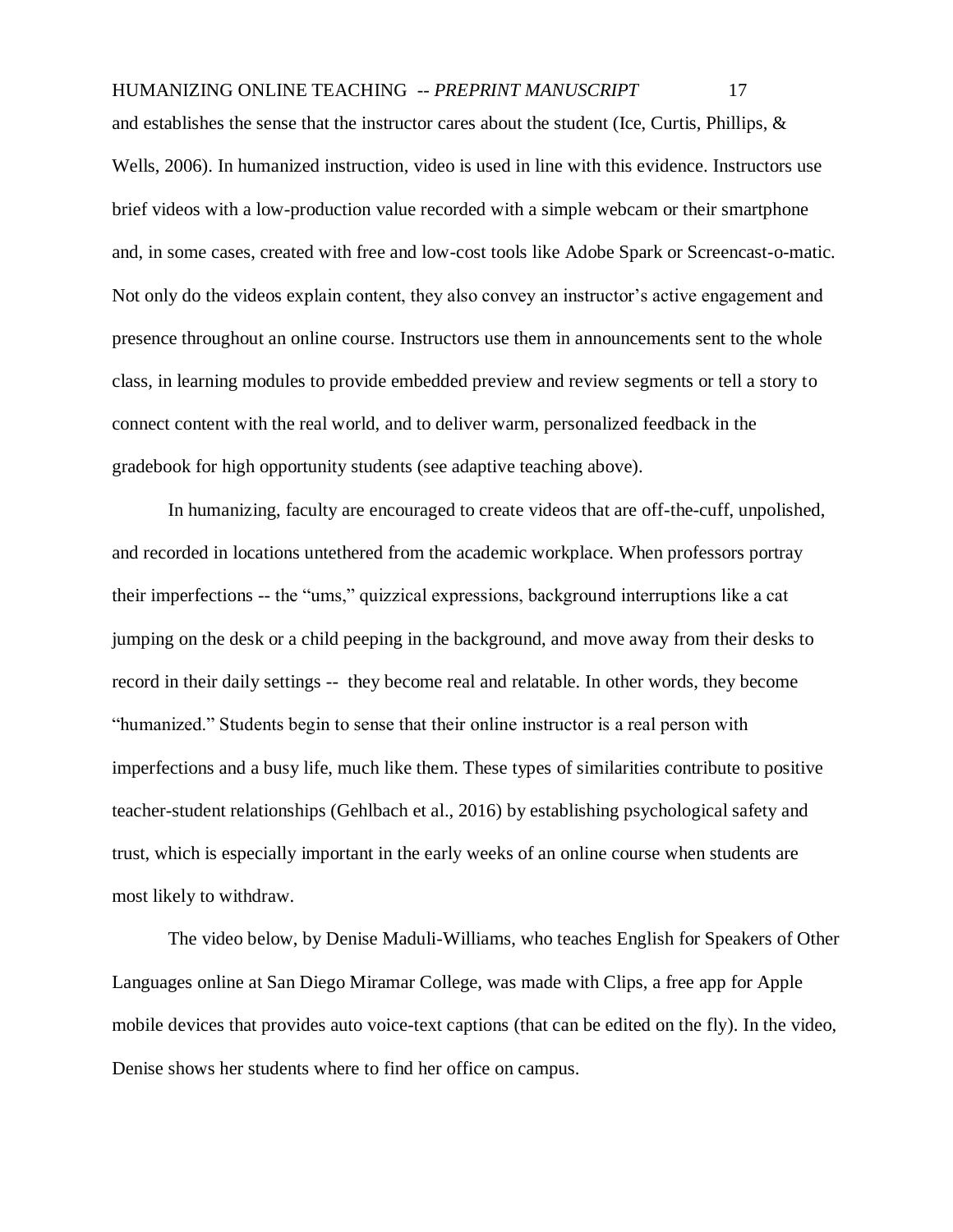HUMANIZING ONLINE TEACHING -- *PREPRINT MANUSCRIPT* 18 <embed Denise's video:<https://youtu.be/wBBCOAYcA58> >

In the example below, Fabiola Torres, Ethnic Studies professor at Glendale College, demonstrates how to use a smartphone to record a "video postcard" (a term she has coined) for students. Torres uses video postcards to remind students that she is thinking about them even when she is away from campus.

<embed Fabi's Video Postcard example: [https://youtu.be/Bl\\_jacdJdX4](https://youtu.be/Bl_jacdJdX4) >

In the video below, Michelle Macfarlane, Agriculture professor at Sierra College, uses Adobe Spark, a free tool, to tell a story about her life that also introduces her students to their Q&A discussion group, which she has titled The Truckstop. Personal anecdotes like this help Macfarlane connect with her students.

<embed Michelle Macfarlane's Truckstop video: [https://youtu.be/n90\\_9HOTO6g](https://youtu.be/n90_9HOTO6g) >

The video below, created by Matt Mooney, history professor at Santa Barbara Community College, is included at the start of a new content module. With Adobe Spark, Mooney visually communicates sticky topics included in the module that students are known to struggle with.

<embed Matt Mooney's Triangular Trade video:<https://youtu.be/L-1rf6UYQVg> >

## **5. Asynchronous Video Discussions**

Even the most committed online faculty can struggle with feeling disconnected from their students. Synchronous video conferencing tools like Zoom, Adobe Connect, and Skype are great, but pose barriers to students who take online courses to accommodate their busy schedules. It is common for online faculty to excitedly arrange a Zoom session only to have one or two students attend. This is why *asynchronous* discussion tools are so important in online courses, as they allow students to learn on their own time. But when students are only given the option to express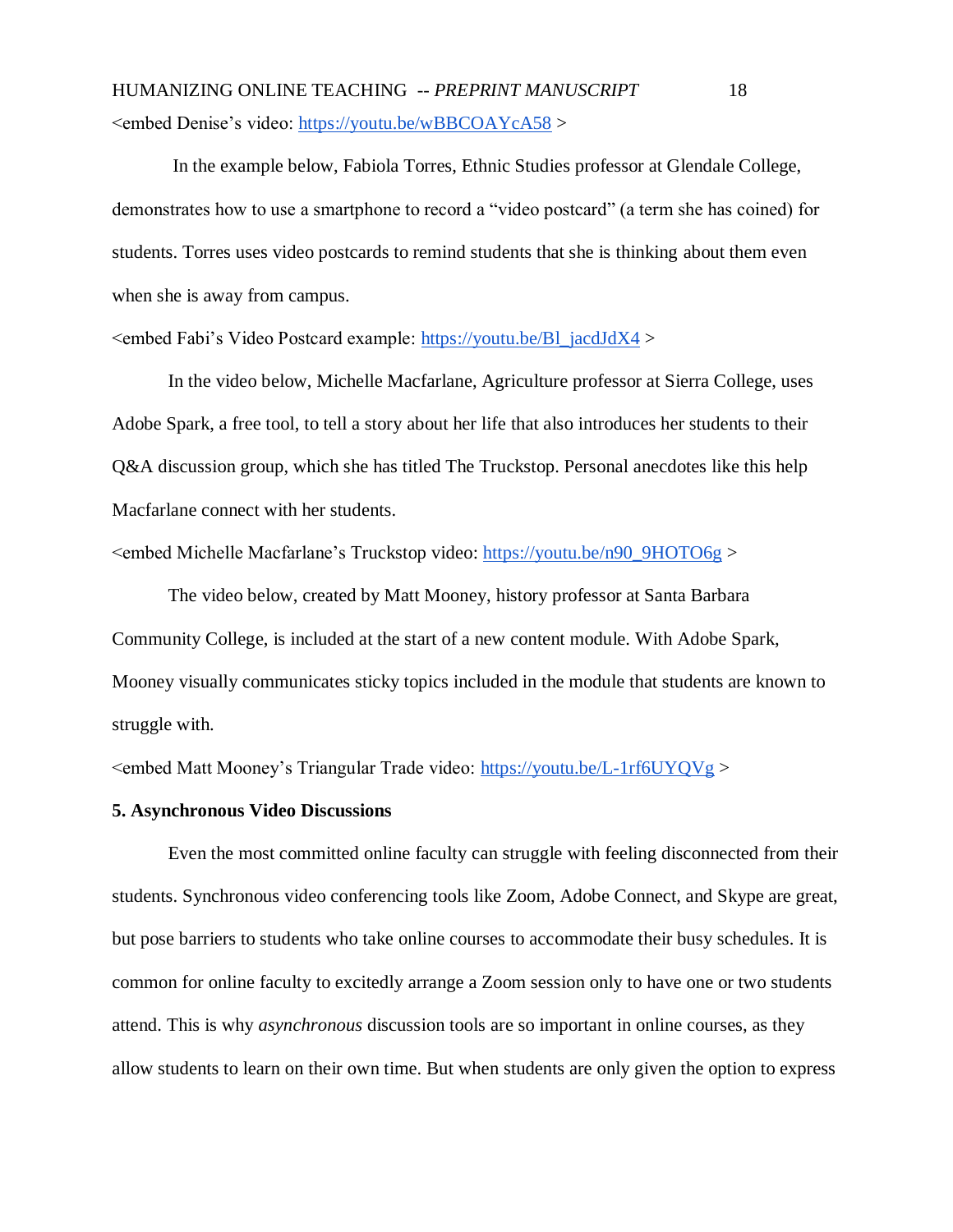another, as textual communication lacks paralanguage, which is the non-spoken dimension of speech that includes body gestures, intonation, speed, sounds made between words, and facial expressions.

Further, relying on writing alone creates learning barriers for students with cognitive differences. A student with dyslexia, for example, may comprehend a concept and be able to articulate her knowledge verbally, while her written expression of the same concept may convey to an instructor that she doesn't understand. Providing multiple means of expression (and, better yet, giving students options in how they express themselves) is a principle of UDL and a powerful way to foster inclusivity in a course.

Designing discussions with warm, asynchronous voice and/or interactive video technologies like VoiceThread and Flipgrid opens new opportunities for community building and cognition in online courses. Data from student surveys of online community college students conducted by Pacansky-Brock (2016) showed that regular use of asynchronous voice/video tools increased students' sense of belonging to a community and resulted in improved verbal skills.

When students move from recording videos with a webcam to their smartphone, more possibilities for making connections emerge. Mobile videos allow students to venture into their own surroundings and *show* aspects of their environment to their peers. This feature of mobile video can inspire instructors to design engaging prompts that encourage students to connect the course content with their everyday lives -- like a field trip, only virtual. For example, Jaime Hannans, a Nursing faculty at California State University, Channel Islands has her students venture into their local communities to identify locations of automatic external defibrillators (AEDs). Through the student-student and instructor-student interactions, the group discovered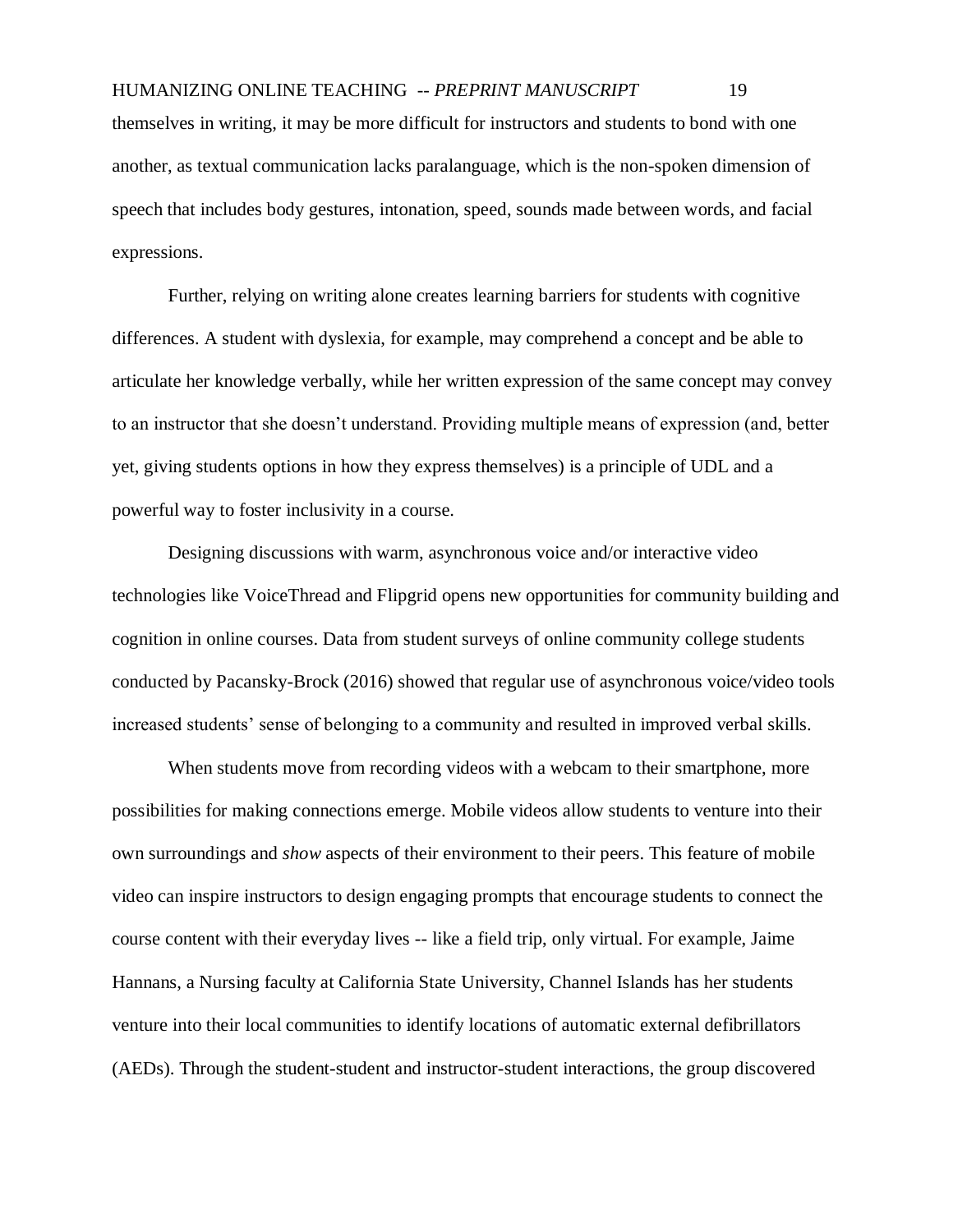that the AEDs were located in different locations, based upon the student's county. Janet Mitchell-Lambert, English faculty at Cerritos College, has her students read several poems and then go to a location that is referenced in the poem. Students then reflected on why they selected that particular poem, how their location connected with it, and spoke their favorite lines. Using video in this manner not only connects course curriculum with the real world, making learning more relevant, but it also increases opportunities for students to discover similarities with their peers that are shown to foster relationships (Gehlbach et al., 2016).

However, asynchronous voice and video technologies can create barriers for some students. Recording oneself places a person in a vulnerable position as it discloses more information about a person than written communications. Instructors must be sensitive to the fact that some students who learn online may take the course at a distance to avoid judgments that come along with being seen or heard. This may include judgments made about a student's accent, the color of their skin, a physical disability, or a speech impediment like stuttering or slurring of words. Having students use video instead of writing to express themselves may also increase instructor bias. A 2018 study found instructor race and gender biases in online discussions, showing that White male students receive more responses from an instructor (Baker, Dee, Evans, & John, 2018). When students use video to express themselves, instructors must be more vigilant about their unconscious biases.

To support all students, an instructor must take care to introduce a new technology in a mindful manner. This includes explaining why the tool has been selected for use in the course. This is a great opportunity to include positive feedback from past students. When students feel included in the rationale of the design of a course, they are more likely to be willing to try something new. Instructors should also provide students at the start of the term with a clear plan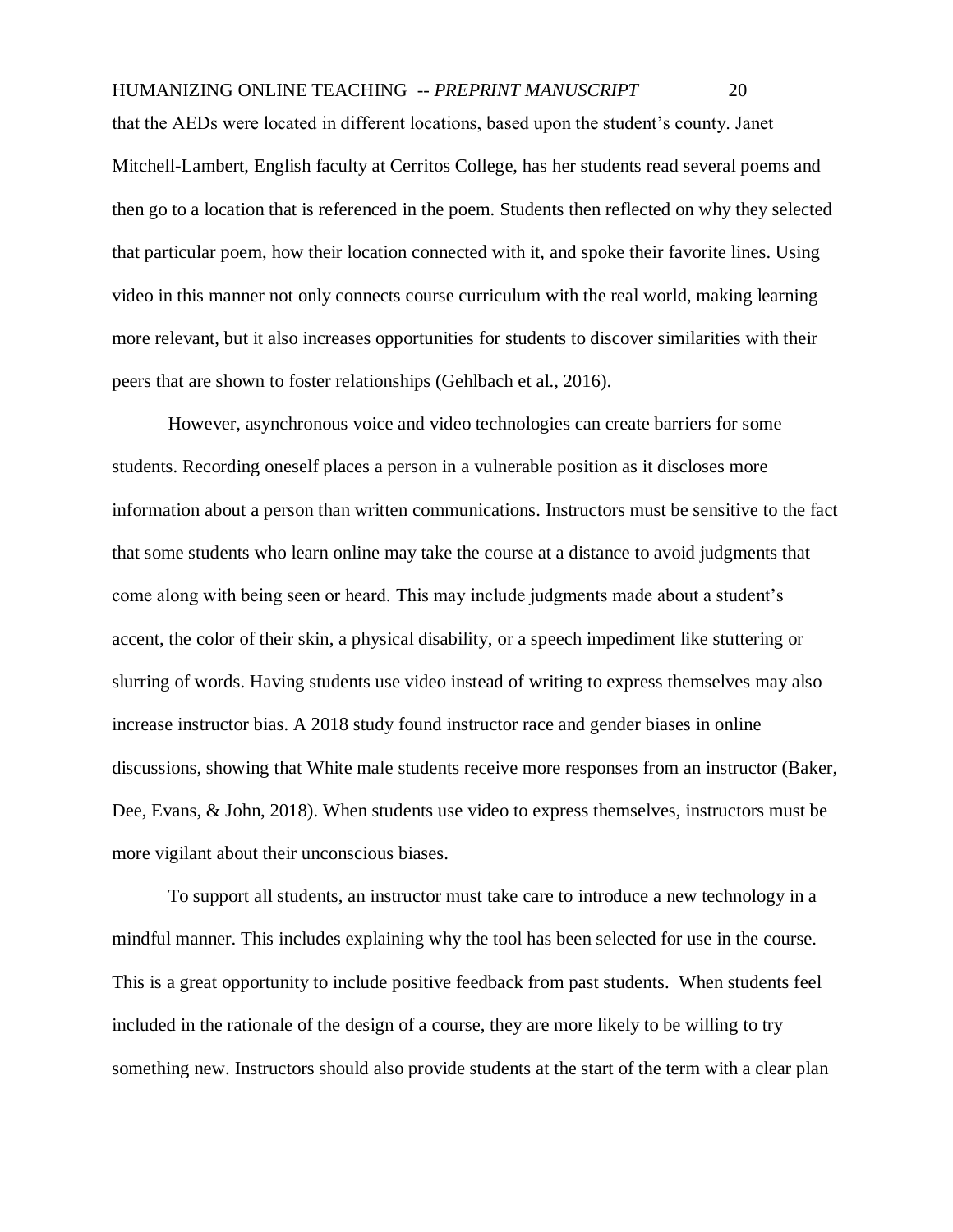that describes the frequency they will be expected to use these types of technologies, as well as instructions for getting started and troubleshooting. Further, it is especially important to ensure students are given clear instructions about how to use the mobile app for the tool, as this can be tricky especially if the tool is integrated into the LMS. Smartphones are typically the preferred recording method for college students. And to counteract one's own bias, instructors are encouraged to track the frequency of responses to all students using LMS analytics.

Using a voice or video tool for an ice-breaker activity is a good way to begin a new term in a humanized online course. Ice-breakers that elicit information from students about their life experiences, particularly those that link in some way with the curriculum, offer students a lowstakes opportunity to try out a new tool while also weaving the early threads that form community. When possible, it is advisable to give students choices in their commenting method, but students may feel apprehensive about recording themselves and, therefore, be more likely to default to writing if that option is provided. Pacansky-Brock (2014a) found that students are more willing to choose to record a voice/video over writing if all students are asked to use the media recording in a low-stake activity with an actively engaged instructor who provides supportive feedback to each student.

View an excerpt from Jaime Hannan's virtual field trip with VoiceThread <embed video: [https://youtu.be/9qxbh91Tcw>](https://youtu.be/9qxbh91Tcwc)

View an excerpt from Janet Mitchell-Lambert's mobile poetry assignment with Flipgrid <embed video: [https://youtu.be/08TlYdaEECE>](https://youtu.be/08TlYdaEECE)

# **6. Wisdom Wall**

Including the experiences of students within the design of a course makes learning more relevant. To put this strategy into practice in a digital learning environment, Pacansky-Brock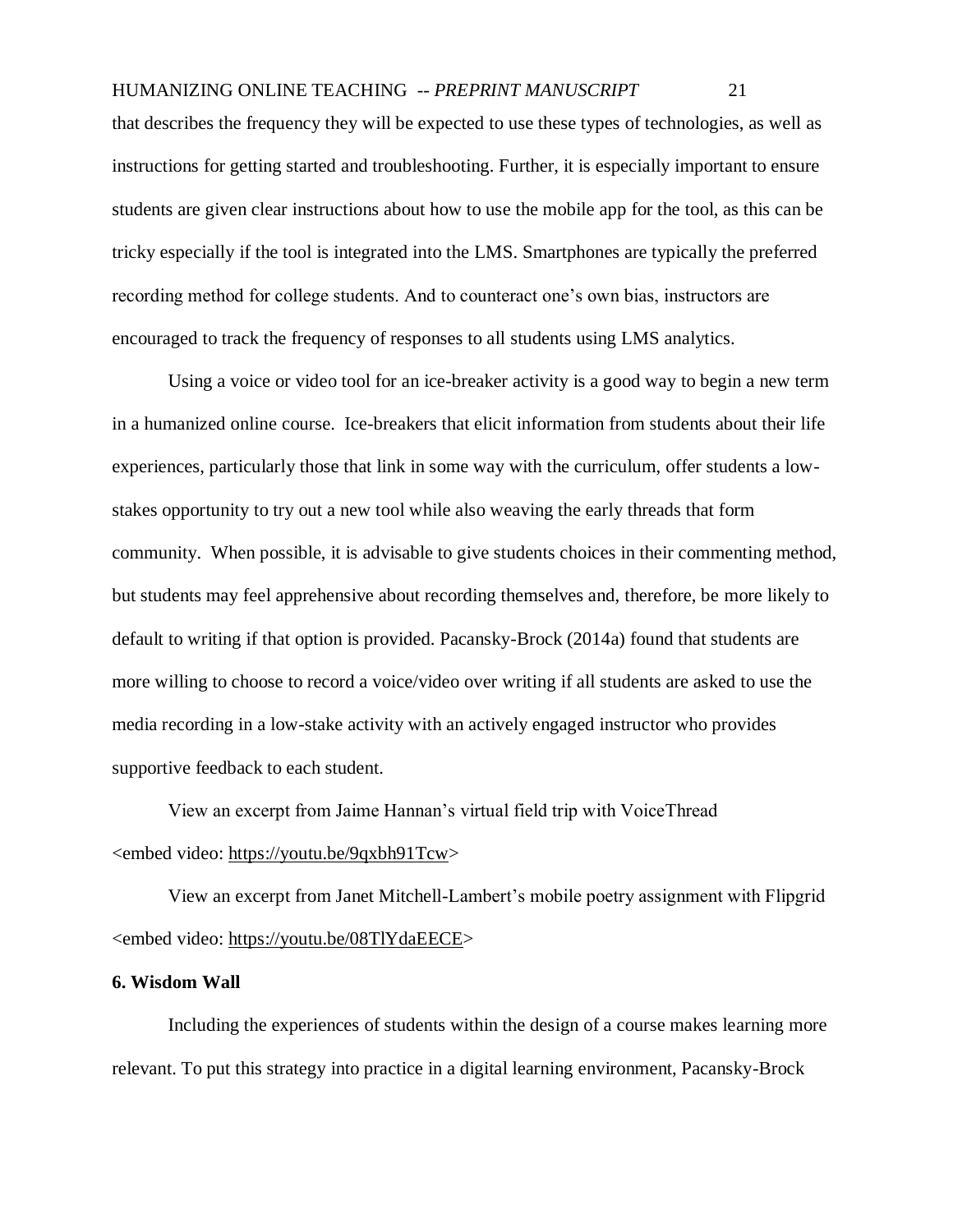(2012) encourages the use of the Wisdom Wall, a simple activity that can be applied in a variety of ways. At the end of the course, a project, or after an exam, the instructor asks students to reflect on their experience, identify a piece of advice for future students, and share that advice on the Wisdom Wall. When the Wisdom Wall is shared with future students, it becomes a treasure trove of voices with which students identify more intimately than advice from an instructor. Also, the Wisdom Wall is a practical way to promote students' growth-mindset. When students recognize growth and development in their peers, they are more likely to adapt the concept to themselves.

Instructors can use a variety of tools to create a Wisdom Wall including Google Docs, Padlet, or a wiki page within the LMS; however, asynchronous voice and video tools like VoiceThread and Flipgrid allow the advice to resonate more intimately with students.

View an example of a [Wisdom Wall](https://voicethread.com/share/5304832/) from Michelle Pacansky-Brock's course made with VoiceThread.

## **Fueling Systemic Change through Professional Development**

Ensuring faculty master the skills to teach effectively will become more important as colleges and universities attract and enroll more diverse student groups. And becoming an effective *online* teacher will require innovations in faculty development that transcend face-toface workshops. Colleges and universities must place a priority on preparing faculty to teach online humanized courses and be innovative in the preparation and delivery of professional development (PD).

The California Community Colleges (CCC) system offers more for-credit online courses than any public system in the United States. More than 20% of the roughly 2.1 million students served by CCCs takes at least one course online (Johnson & Mejia, 2014). The CCC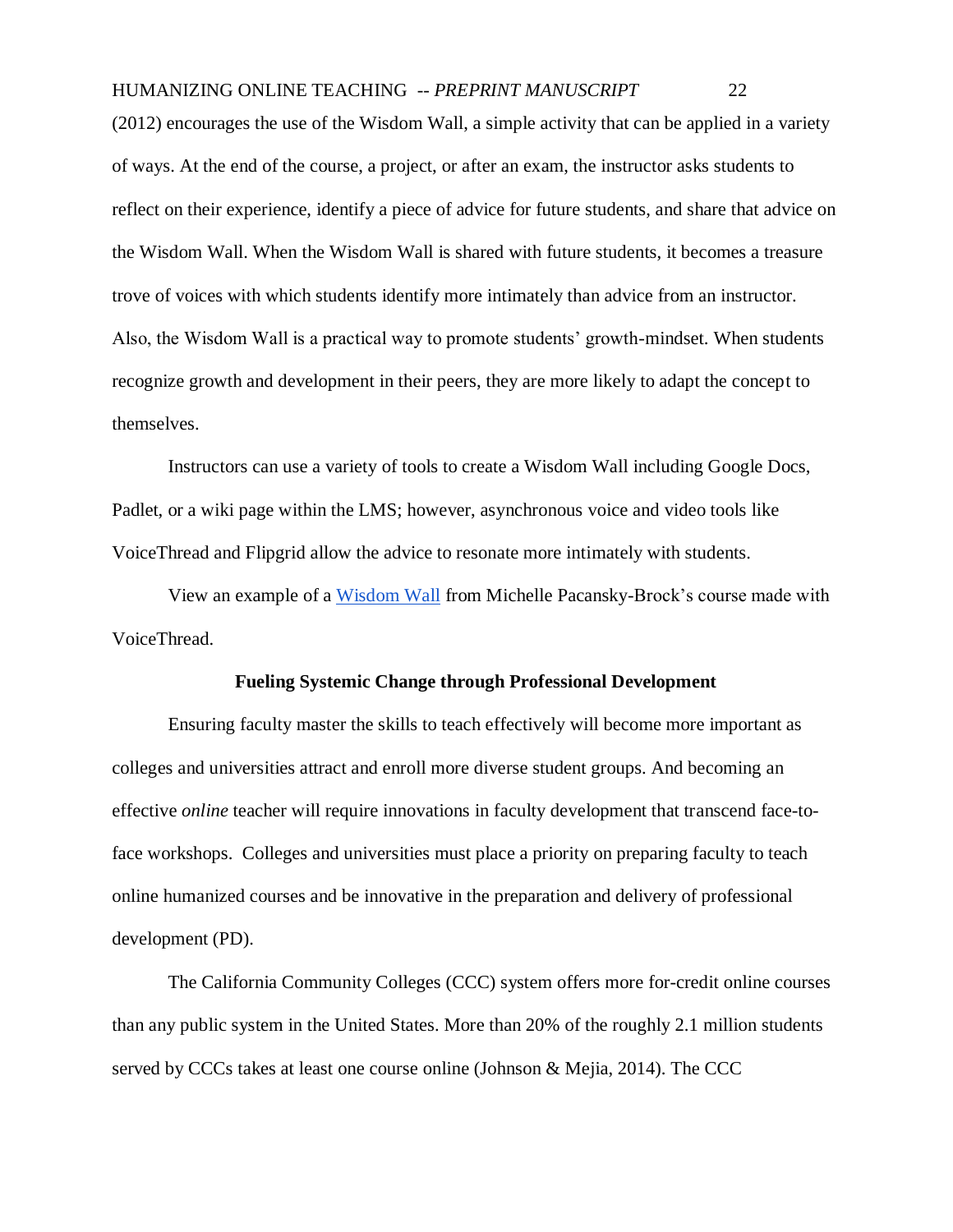# HUMANIZING ONLINE TEACHING -- *PREPRINT MANUSCRIPT* 23 Chancellor's Office funds a statewide effort, CVC-OEI, to connect students with more high quality and fully supported online courses across California's 114 community colleges. To support this initiative, a robust offering of online, low-cost PD courses, programs, and events are provided by CVC-OEI/@ONE. Among these offerings is a 4-week course on Humanizing Online Teaching and Learning and another course on Equity & Culturally Responsive Teaching in the Online Environment. The following quote from a course participant demonstrates the impact of preparing faculty to teaching online with humanized online PD:

My presence matters so much more than I thought. I was guilty of trying to be a neutral voice with a professional (aka sterile) presentation of content. I see now that being active, responsive, present, and empathetic is so vital to … my students.

There is no ad lib when teaching online. The visual feedback cues that instructors receive from students in face-to-face instruction are not present in an online class. Presence must be intentionally constructed, and placing faculty in the seat of an online learner with an engaged, empathetic online instructor is the best way to begin to prepare faculty to teach online. Professional development that preparers faculty to teach humanized online courses should be designed with the following goals in mind:

1. Foster empathy for students. To grow into empathetic online educators, faculty must be immersed in online learning environments themselves to experience them the way students do. Doing so creates powerful mindshifts as faculty recognize unexpected challenges and find themselves reaching out to ask for an extension on an assignment. It is not uncommon to have faculty say, "I now know what it is like to be an online student."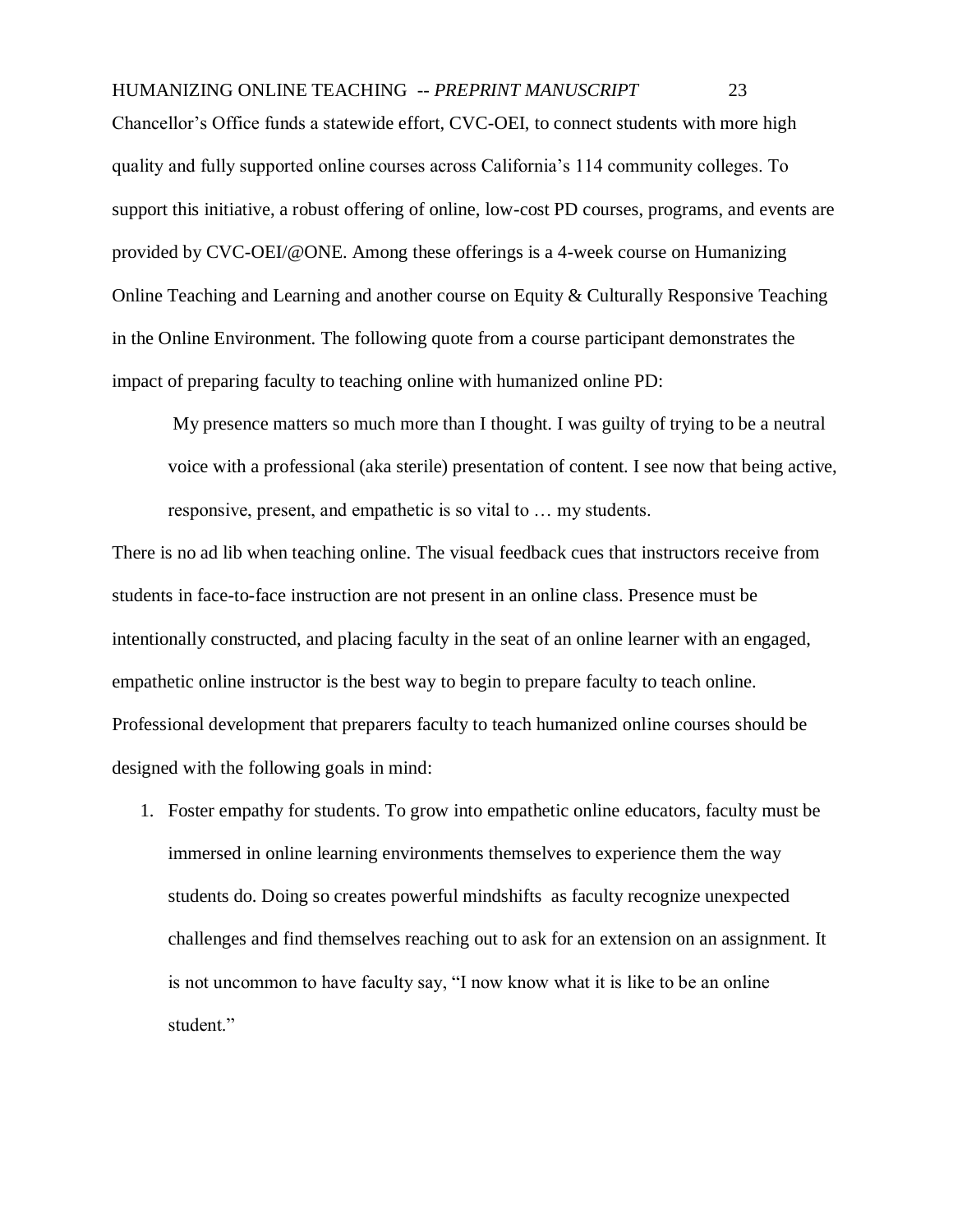- 2. Model humanized instruction with one (or more) present, aware, empathetic facilitators. Faculty who resist online teaching have likely never experienced a well-facilitated online course. As a result, they approach their first course with the mindset that all online courses are dry and disconnected. Every online PD experience is an opportunity to shift faculty mindsets about the rich and rewarding potential of online teaching.
- 3. Empower faculty to become self-starting creators of digital content. When faculty teach online, they need to be capable of solving their own technical problems producing their own digital content. Most faculty teach part-time and cannot rely on support from oncampus teaching centers. They need digital toolkits and training to be able to work independently. Moreover, slickly produced videos and publisher-provided PowerPoint presentations are more likely to feel sterile to students. Creating one's own content may not result in Hollywood quality, but it is more likely to capture an instructors' personal touch and character (Guo, Kim, Rubin, 2014).
- 4. Provide a safe, judgment-free zone for experimentation. Feeling vulnerable in new situations is part of being human. For college instructors, the fear of looking stupid in front of one's peers is especially nerve-racking and has been shown to be a factorr that can prevent faculty from teaching with technology (Herckis, Scheines, & Smith, 2017). Professional development must recognize and support risk-taking by couching these uncomfortable experiences within the context of growth-mindset. Facilitators of professional development must be transparent, openly admit when they've made a mistake, and share stories about their own growth with using digital tools.
- 5. Ensure faculty master the basics of the asynchronous video workflow. The mobile era has revolutionized video. Like their students, nearly all faculty now have a video creation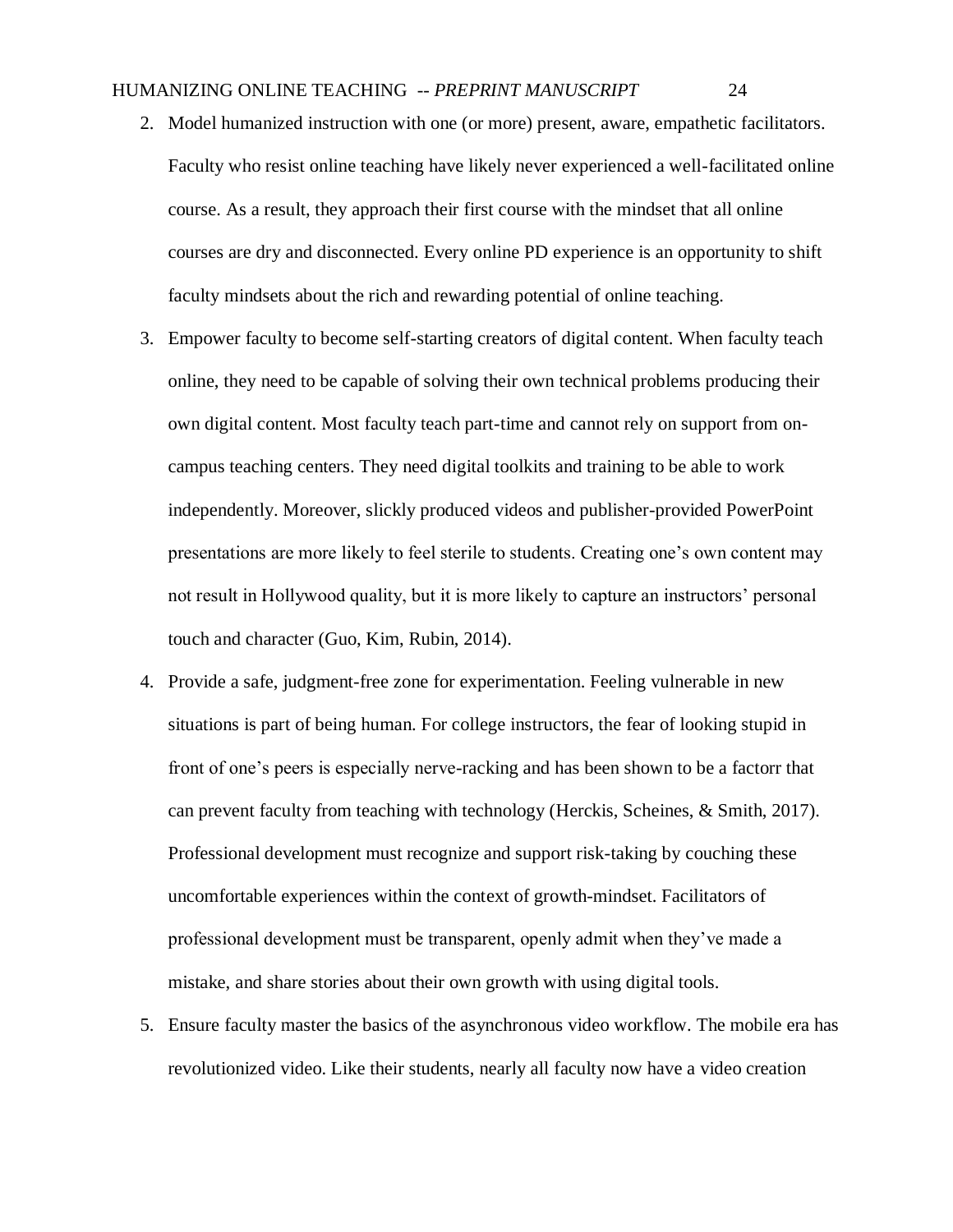tool at their fingertips in the form of a smartphone. Faculty who master the art of chunking content into brief videos, recording from a mobile device and webcam, evaluating proper lighting and sound, uploading videos to a server (e.g. YouTube), captioning videos, and embedding them in an LMS possess critical digital fluencies for humanizing online courses.

- 6. Model UDL and ensure it is embedded in the content creation process. Ensuring all students can access content is not only a federal requirement, it is also a commitment to inclusion. Further, providing students with multimodal learning environments will ensure more students have what they need to succeed without needing to ask for accommodations. UDL also cuts down on the expensive and time consuming task of remediating inaccessible digital content.
- 7. Help faculty understand how to use quantitative LMS analytics paired with qualitative student data to recognize which students need support, when the support is most needed, and where it is likely to have the most impact. Ultimately, faculty should use student data to adapt their teaching to the changing needs of students throughout a course.
- 8. Provide a safe, judgment-free environment to experiment, make mistakes, and grow. Instructors often feel vulnerable when asked to record their imperfect presence on video. Faculty must be encouraged to reflect on their growth and consider the changes in how they feel about using new tools.
- 9. Be designed to eliminate "PD Melt." Faculty are most likely to make actionable changes to their teaching during the period immediately following professional development when. However, returning to everyday routines often undercuts even the most wellintentioned changes. To remedy this, faculty-support peers (instructional designers,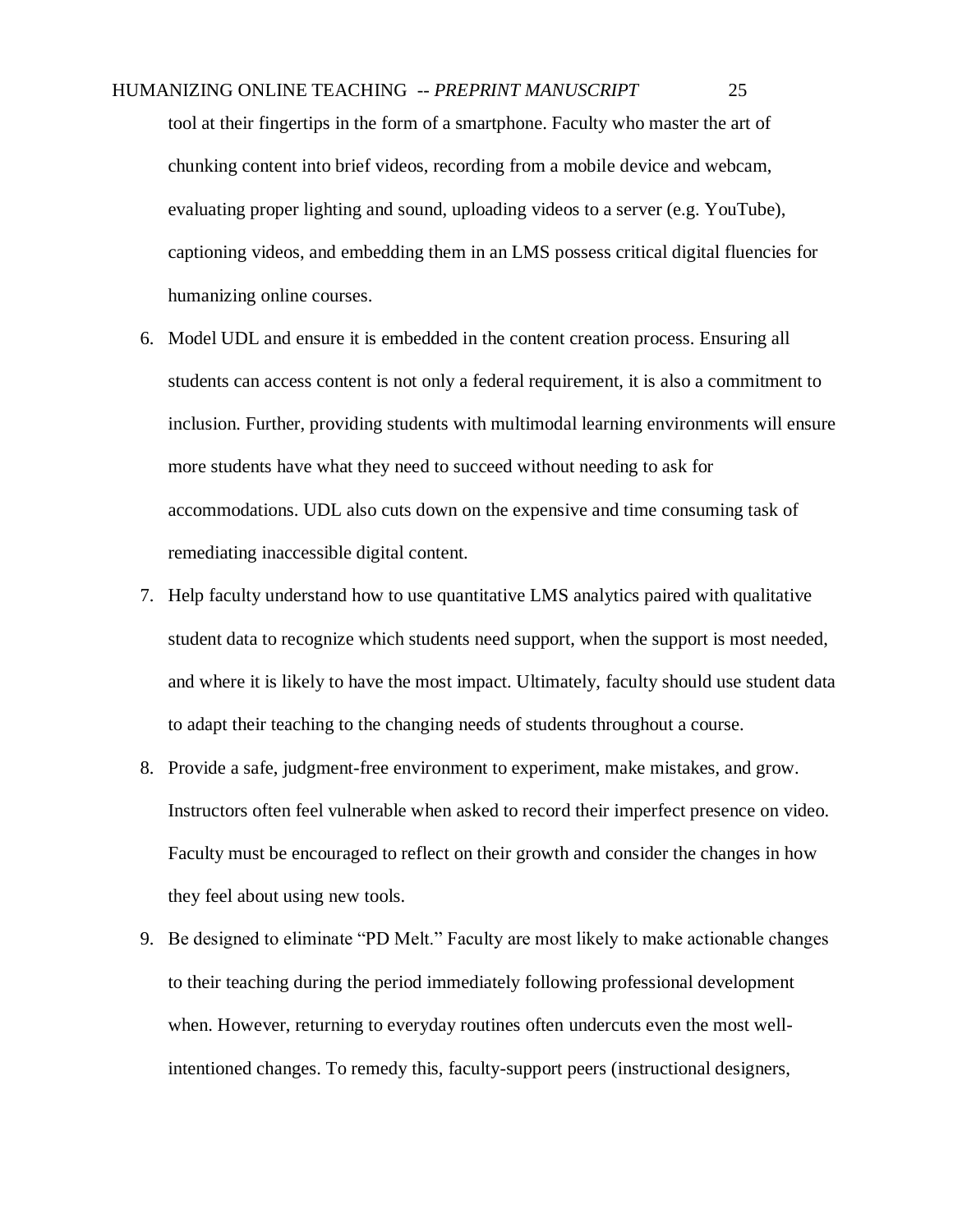distance education coordinators, instructional or academic technologists) must be in place as a post-PD scaffold to support faculty with course redesign.

## **Evidence of the Spread of Humanized Online Instruction in California**

Each year, roughly 98,000 California State University students earn undergraduate degrees, and about 50% of them transfer from a California Community College. Through crosssystem collaborations and sharing of faculty development OERs, Humanized online instruction is gaining traction, and research will soon examine its impact on equity gaps.

In 2015, CSU Channel Islands began to offer a 2-week humanizing course as part of its Online Teaching Preparation Program. In the first four years, 91 or about 18% of all faculty have completed the program, which is coordinated through CI's Teaching and Learning Innovations team. For a period of time, faculty from other institutions were invited to participate in the program and offered a Creative Commons-licensed version of the the humanizing course. As a result of that collaboration, the professional development course has also been offered at CSU Humboldt and Santa Barbara Community College.

Between 2018-2019, more than 200 faculty and staff from across the 114 colleges in the CCC system completed the CVC-OEI/ @ONE humanizing course (referenced earlier). At the time of writing, CVC-OEI/@ONE is preparing to share an OER version of the course in the Canvas Commons (Instructure's LMS resource repository) so it may be adopted by any institution that uses Canvas.

In 2019, a cross-system group of 7 faculty received a \$1.3 million grant from the California Education Learning Lab to examine the impact of humanizing practices on equity gaps in online STEM courses. The 3-year grant project entails developing a 6-week Humanizing STEM Academy that will scale across the CCC, CSU, and UC systems. The project will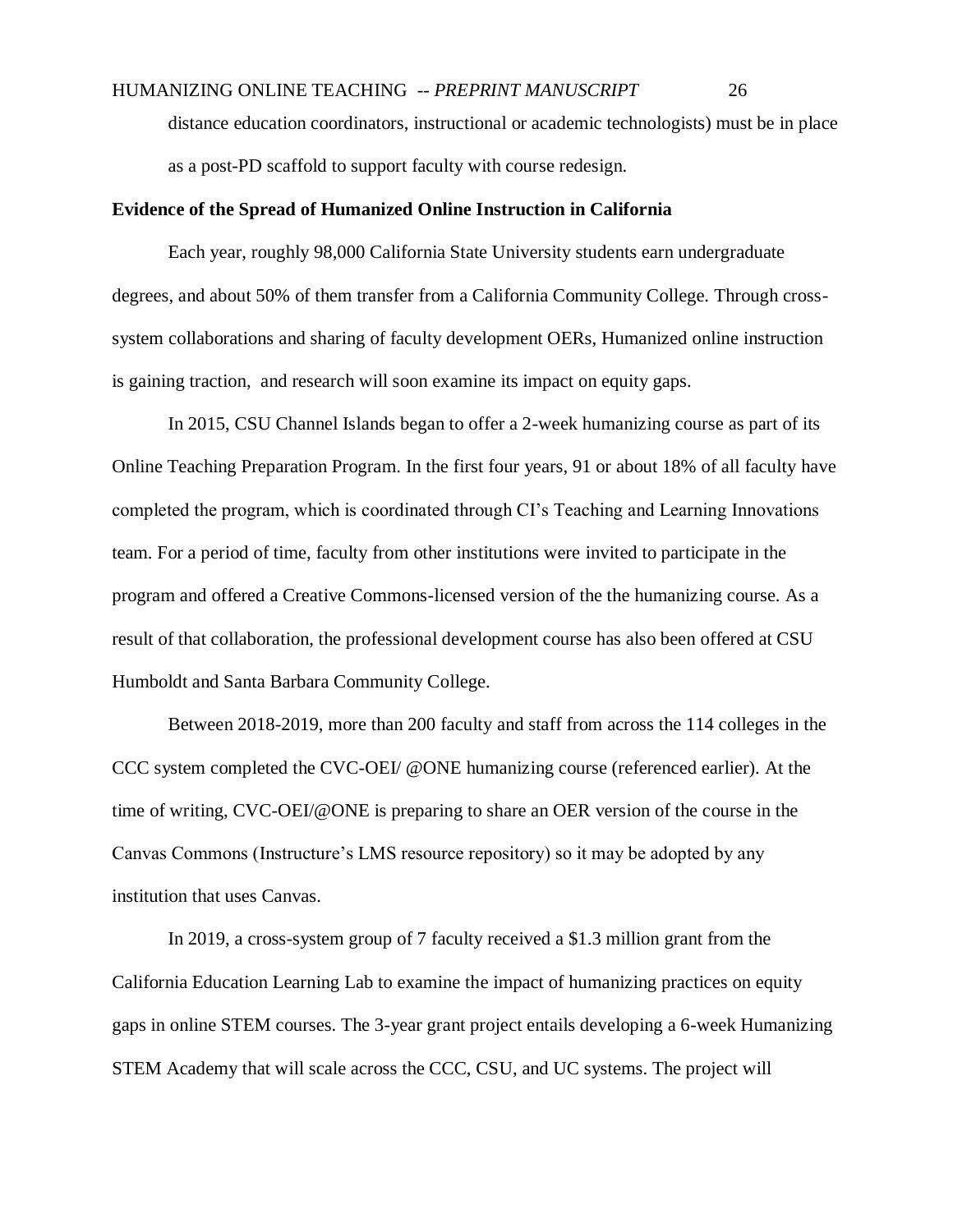HUMANIZING ONLINE TEACHING -- *PREPRINT MANUSCRIPT* 27 culminate in 2022 with a free, online Humanizing STEM conference and publicly shared OERs including research findings and a humanizing toolkit showcasing resources shared by STEM faculty participants. After the grant period, the Humanizing Academy will be absorbed into the CVC-OEI/@ONE PD offerings.

Institutional support for faculty who teach online and a commitment to improving concerning equity gaps are the key factors that contribute most to making systemic changes in the pedagogy of online courses. Both of these priorities derive from placing students at the center of all that we do.

## **A Look Ahead**

Looking ahead, one can imagine two futures for online education. In one version, institutions with an eye on maximizing enrollments and cutting costs will choose to invest funds in the latest technologies to build large-scale learning models that can be easily replicated. In this scenario, faculty play no role in the design of courses and are hired on the cheap to fulfill tasks that ensure compliance with accreditation requirements like sending canned announcements and applying rubrics to grade student work. For students, these courses will be akin to grabbing dinner from a drive-through. In the alternative future, institutions value the students they serve and invest in faculty, instructional designers, and instructional technologists to support the design and facilitation of authentic learning experiences that guide students towards their academic goals. Faculty and support staff feel valued and instructors feel connected to the courses they facilitate and the students who take them. For students in these courses, learning is more like experiencing a delicious meal customized to one's own dietary needs with meaningful dialogue and connections.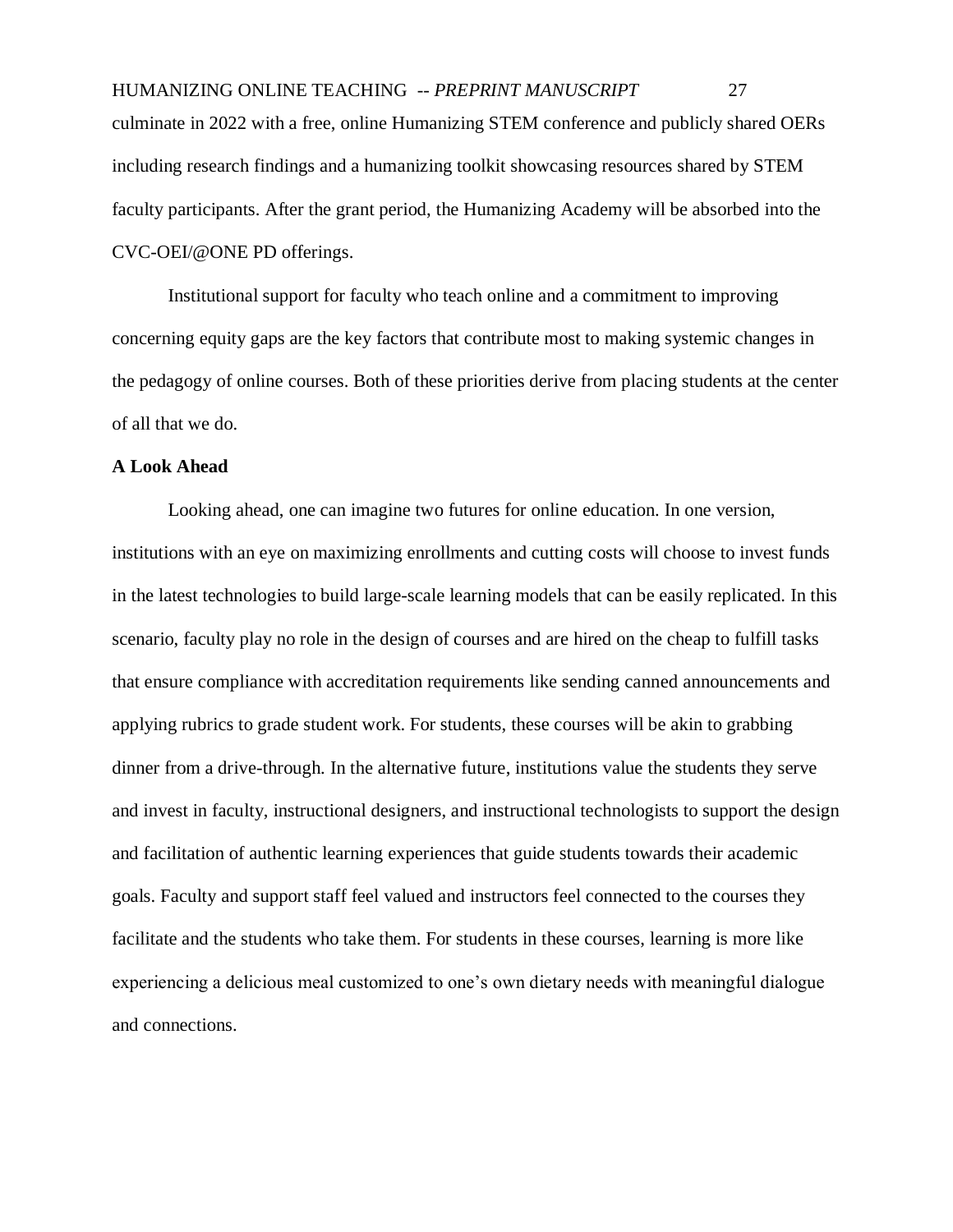As bots and algorithms play a bigger role in online courses, institutional leaders will need to make a conscientious decision to ensure relationships remain at the heart of learning. Humanized online instruction is central to a future in which technology increases access to college *and* supports the individualized needs of all students.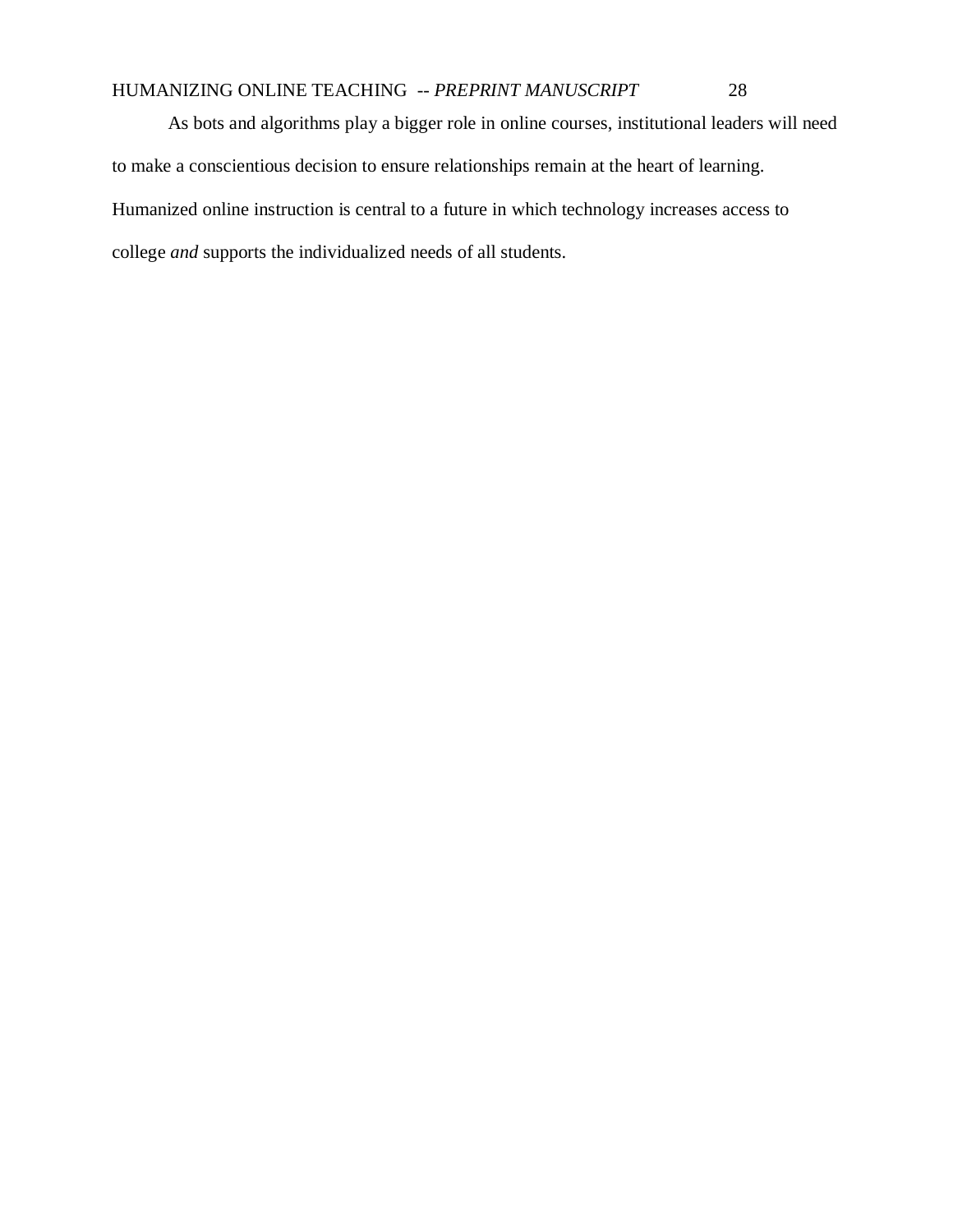#### References

- Allen, I. E., Seaman, J. (2017). *Digital Learning Compass: Distance Education Enrollment Report*. Babson Survey Research Group, e-Literate, and WCET. Retrieved from <https://onlinelearningsurvey.com/reports/digtiallearningcompassenrollment2017.pdf>
- Bain, K. (2004). *What the best college teachers do*. Cambridge, Mass: Harvard University Press. Baker, R., Dee, T., Evans, B., & John, J. (2018). Bias in online classes: Evidence from a field experiment (CEPA Working Paper No.18–03), Stanford Center for Education Policy Analysis. Retrieved http://cepa.stanford.edu/wp18-03
- Bambara, C. S., Harbour, P. H., Davies, T. G. & Athey, S. (2009). Delicate engagement: The lived experience of community college students enrolled in high-risk online courses. *Community College Review, 36,* 219-238.
- Borup, J., West, R. & Graham, C. (2012). Improving online social presence through asynchronous video. *The Internet and Higher Education*, *15*, 195-203. http://dx.doi.org/10.1016/j.iheduc.2011.11.001
- Buchert, S., Laws, E.L., Apperson, J.M., & Bregman, N.J. (2008). First impressions and professor reputation: influence on student evaluations of instruction. *Social Psychology of Education, 11*, 397-408. http://dx.doi.org/10.1007/s11218-008-9055-1
- Canning, E. A., Muenks, K., Green, D. J., & Murphy, M. C. (2019). STEM faculty who believe ability is fixed have larger racial achievement gaps and inspire less students motivation in their classes. *Sciences Advances, 5*(2). doi: 10.1126/sciadv.aau4734
- CAST. (2018). Universal Design for Learning Guidelines version 2.2. Retrieved from http://udlguidelines.cast.org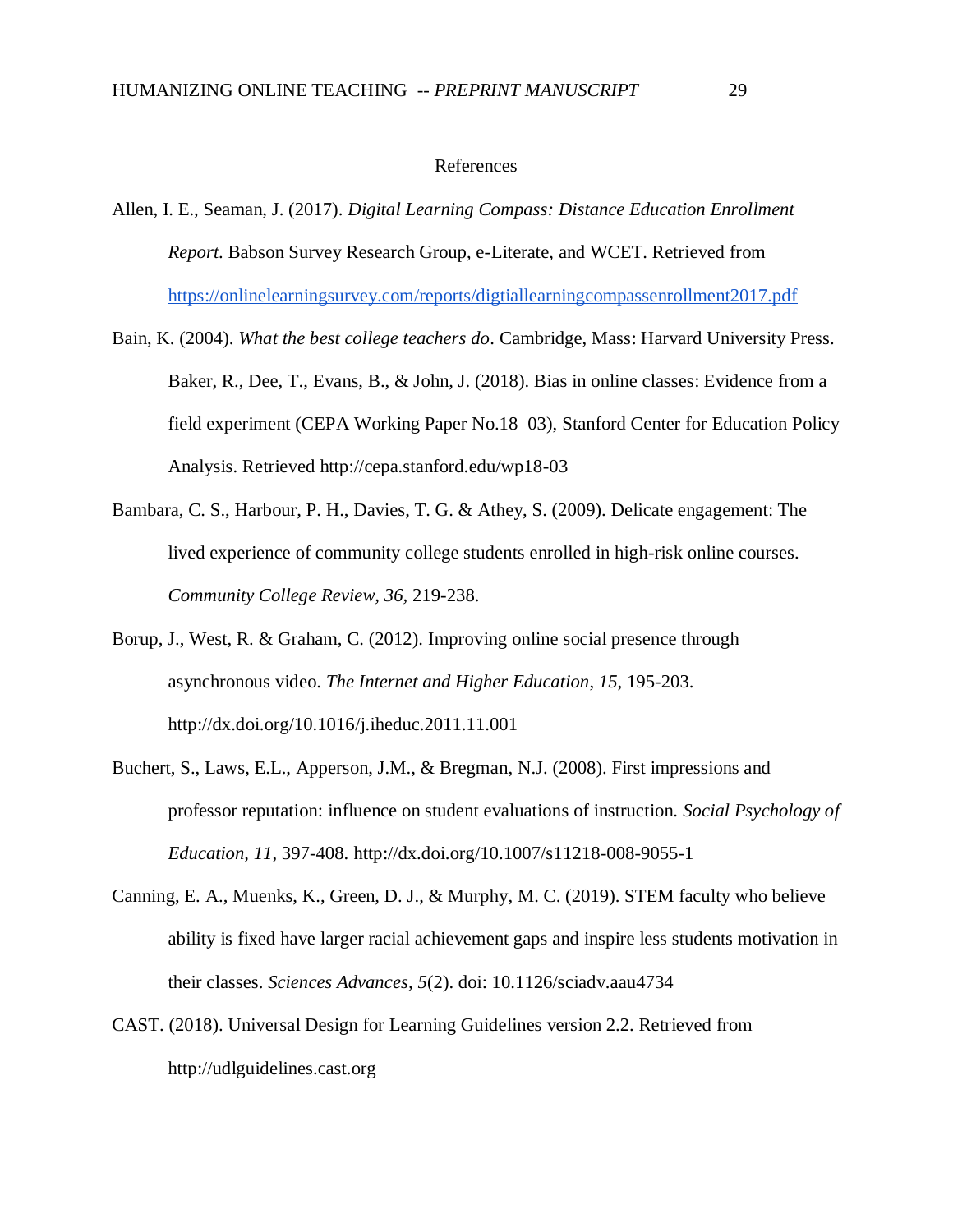Center for Community College Student Engagement. (2019). *A mind at work: Maximizing the relationship between mindset and student success.* Austin, TX: The University of Texas at Austin, College of Education, Department of Educational Leadership and Policy, Program in Higher Education Leadership.

- Cooper, K.S. (2013). Eliciting engagement in the high school classroom: a mixed-methods examination of teaching practices. *American Educational Research Journal*. https://doi.org/10.3102/0002831213507973
- David, A. & Glore, P. (2010). The impact of design and aesthetics on usability, credibility, and learning in an online environment. *Online Journal of Distance Learning Administration, 12*(4), Winter 2010. University of West Georgia, Distance Education Center.

Dweck, C. S. (2008). *Mindset: the new psychology of success* New York : Ballantine Books.

- Estrada, M., Burnett, M., Campbell, A. G., Campbell, P. B., Denetclaw, W. F., Gutiérrez, C. G., … Zavala, M. (2016). Improving underrepresented minority student persistence in STEM. *CBE Life Sciences Education*, *15*(3). doi:10.1187/cbe.16-01-0038
- Figlio, D. N., Rush, M., & Yin, L. (2013). Is it live or is it internet? experimental estimates of the effects of online instruction on student learning. *Journal of Labor Economics*, *31*(4), 763- 784. doi: 10.1086/669930
- Garrison, D. R. (2009). Implications of online learning for the conceptual development and practice of distance education. *Journal of Distance Education, 23*(2), 93-104.
- Gehlbach, H., Brinkworth, M. E., King, A. M., Hsu, L. M., McIntyre, J., & Rogers, T. (2016). Creating birds of similar feathers: Leveraging similarity to improve teacher-student relationships and academic achievement. *Journal of Educational Psychology, 108*(3), 342-352. http://dx.doi.org/10.1037/edu0000042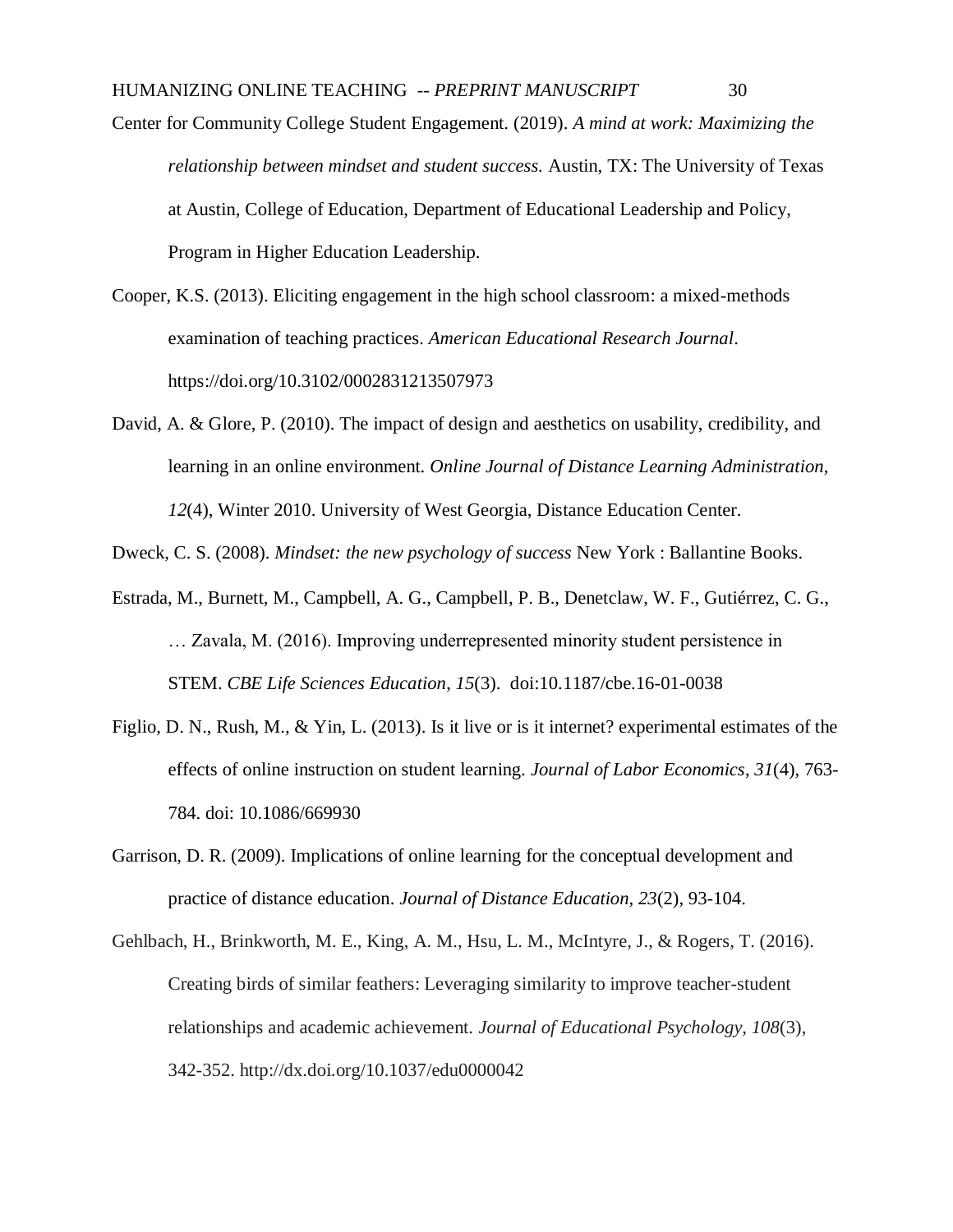Ginder, S. A., Kelly-Reid, J. E., and Mann, F. B. (2017). *Enrollment and employees in postsecondary institutions, fall 2017; and financial statistics and academic libraries, fiscal year 2017: First Look (Provisional Data).* U.S. Department of Education. Washington, DC: National Center for Education Statistics.

- Gunawardena, C.N. (1995). Social presence theory and implications for interaction and collaborative learning in computer conferences. *International Journal of Educational Telecommunications, 1*(2), 147-166.
- Guo, J. G., Kim, J., Rubin, R. (2014). How video production affects student engagement: An empirical study of MOOC videos. *Conference on Learning at Scale* (pp. 41-50). New York, NY: Association for Computing Machinery. doi: 10.1145/2556325.2566239
- Hammond, Z. L. (2014). *Culturally Responsive Teaching and the Brain: Promoting Authentic Engagement and Rigor Among Culturally and Linguistically Diverse Students*. Corwin Publishers.
- Hannans, J. (2016, January 29). Virtual field trips with VoiceThread mobile [Blog post]. Retrieved from http://jaimeahannans.com/uncategorized/virtual-field-trips-withvoicethread-mobile/
- Harnish, R. J., & Bridges, K. R. (2011). Effect of syllabus tone: Students' perceptions of instructor and course. *Social Psychology of Education: An International Journal, 14*, 319-330. http://dx.doi.org/10.1007/s11218-011-9152-4
- Harrington, C., & Thomas, M. (2018). *Designing a motivational syllabus: Creating a learning path for student engagement*. Sterling, VA: Stylus Publishing.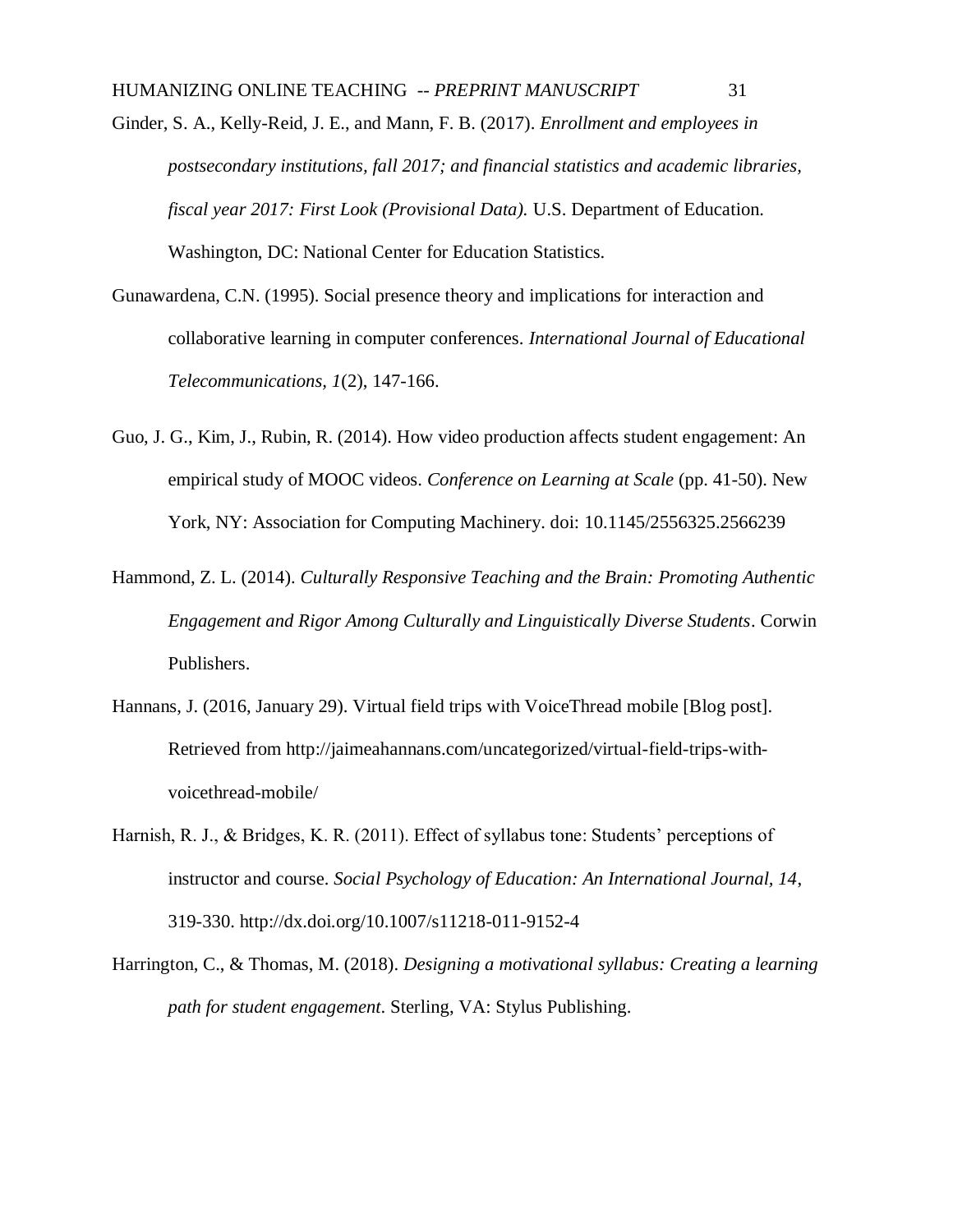Hart, C. M. D., Friedmann, E., & Hill, M. (2018). Online course-taking and student outcomes in California community colleges, *Education Finance and Policy, 13*(1), 42-71. https://doi.org/10.1162/edfp\_a\_00218

- Herckis, L., Scheines, R., & Smith, J. (2017, July 12). Failure to embrace new teaching techniques not just about fear of embarrassment. *Times Higher Education*. Retrieved from https://www.timeshighereducation.com/blog/failure-embrace-new-teachingtechniques-not-just-about-fear-embarrassment
- Ice, P., Curtis, R., Phillips, P., & Wells, J. (2007). Using asynchronous audio feedback to enhance teaching presence and students' sense of community. *Journal of Asynchronous Learning Networks, 11,* 3-25. doi: 10.24059/olj.v11i2.1724.
- Jaggars, S. S., & Xu, D. (2014). Performance gaps between online and face-to-face courses: Differences across types of students and academic subject areas. *Journal of Higher Education, 85*(5), 633-659. https://doi.org/10.1080/00221546.2014.11777343
- Jaggars, S.S., & Xu, D. (2016). How do online course design features influence student performance? *Computers & Education, 95*, 270-284. doi:

10.1016/j.compedu.2016.01.014

Johnson, H. & Mejia, M. C. (2014). *Online learning and student outcomes in California's community colleges*. Public Policy Institute of California. Retrieved from https://www.ppic.org/content/pubs/report/R\_514HJR.pdf

Linares, L.I., Muñoz, S.M., Nora, A.G., Urick, A.M., Quijada, P.D., Cerecer, Hurtado, S.M., Cuellar, M.G., Guillermo-Wann, C., Gildersleeve, R.E., & Barnett, E.A. (2011). Revisiting Validation Theory: Theoretical Foundations, Applications, and Extensions. *Enrollment Management Journal*. Summer, 12-33.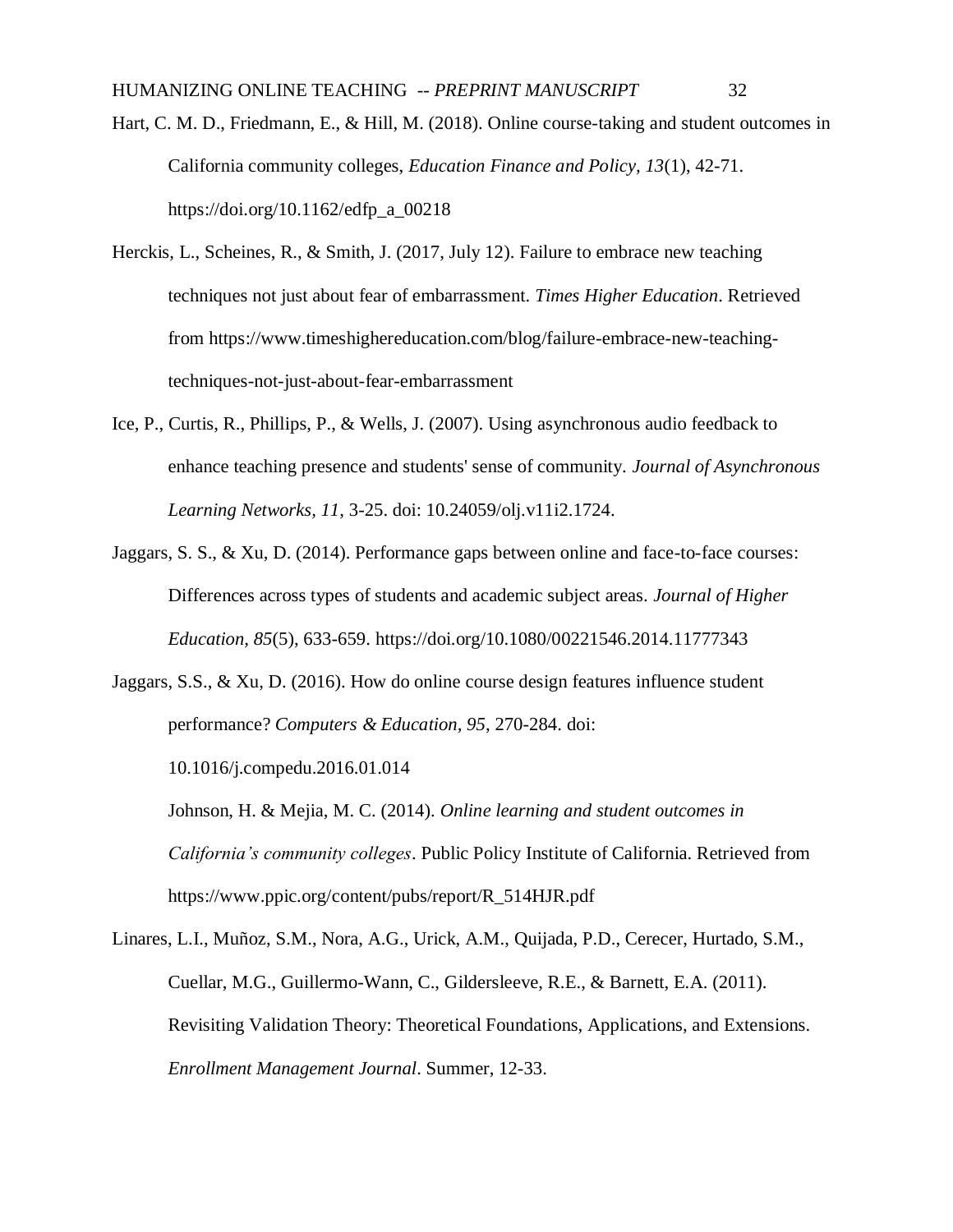- Moore, M. G., & Kearsley, G. (2006). *Distance education: A systems view* (2nd ed.). New York: Wadsworth.
- Pacansky-Brock, M. (2017). *Best practices for teaching with emerging technologies* (2nd ed.). New York, NY: Routledge.
- Pacansky-Brock, M. (2014a). Learning out loud: Increasing voluntary voice comments in online classes. In Lowenthal, P. R., York, C., Richardson, J. C. (Eds.), *Online learning: Common misconceptions, benefits and challenges*. (pp. 99-114). New York, NY: Nova Publishers.
- Pacansky-Brock, M. (2014b, August 13). The liquid syllabus: Are you ready? [Blog post]. Retrieved from https://brocansky.com/2014/08/the-liquid-syllabus-are-you-ready.html
- Pacansky-Brock, M. (2016, July 15). Learning out loud: Make online courses meaningful and accessible, *EdSurge*. Retrieved from https://www.edsurge.com/news/2016-07-15 learning-out-loud-make-online-courses-meaningful-and-accessible
- Palacios, A. M., & Wood, J. L. (2016). Is online learning the silver bullet for men of color? An institutional-level analysis of the California community college system. *Community College Journal of Research and Practice, 40*(8), 643-655.
- Peralta Community College District. (2019). Peralta Equity Rubric, version 2.0. Retrieved from https://web.peralta.edu/de/peralta-online-equity-initiative/equity/ Picciano, A. (2002). Beyond student perceptions: Issues of interaction, presence, and performance in an online course. *Journal of Asynchronous Learning Networks, 6,* 21-40. doi: 10.24059/olj.v6i1.1870.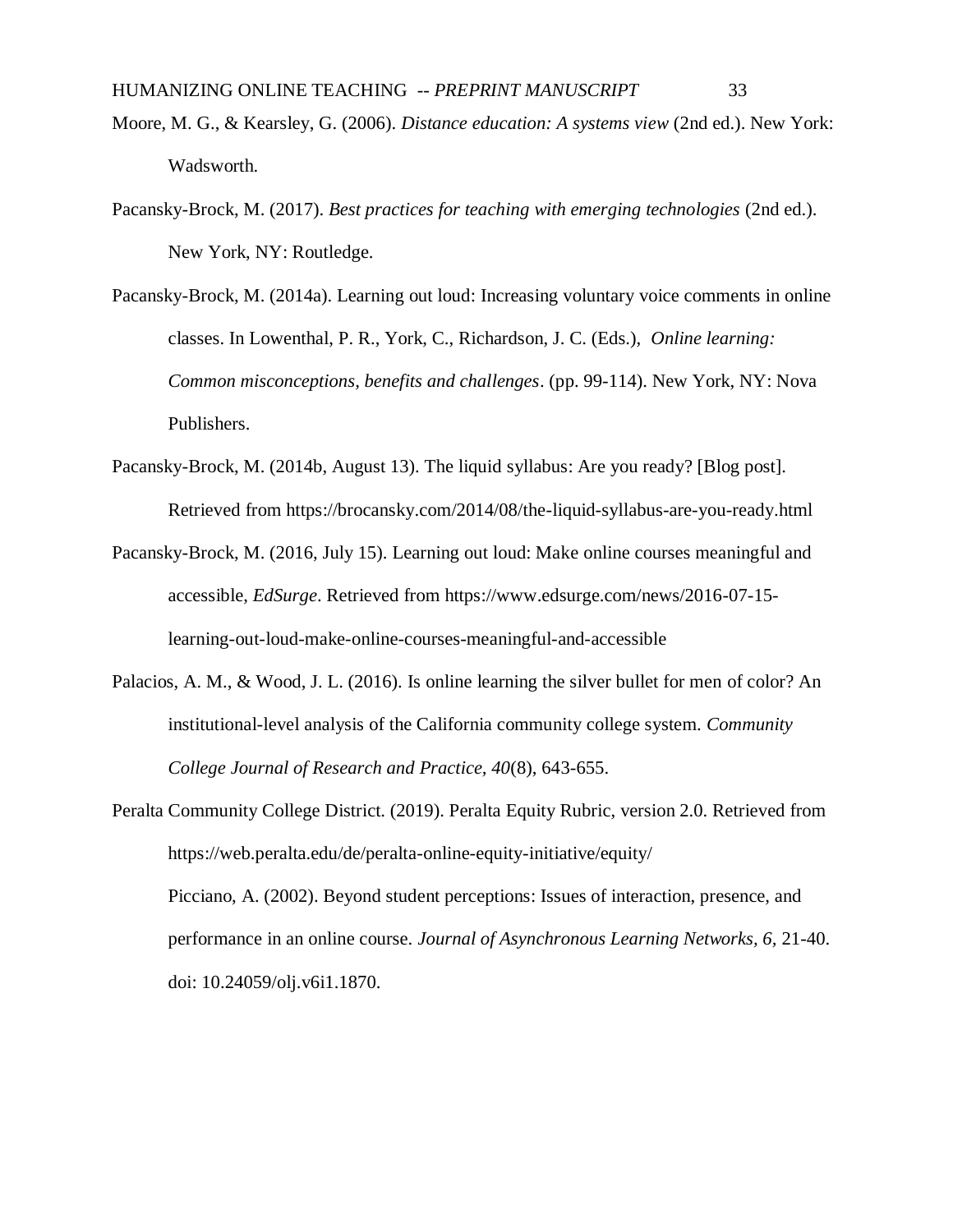Rainey, K., Dancy, M., Mickelson, R. (2018). Race and gender differences in how sense of belonging influences decisions to major in STEM, *International Journal of STEM Education, 5*(10)*.* doi: 10.1186/s4059

Rendón, L. I. (1994). Validating culturally diverse students: Toward a new model of learning and student development, *Innovative Higher Education, 19*(1), 33-51.

Reyes, M. R., Brackett, M. A., Rivers, S. E., White, M., & Salovey, P. (2012). Classroom emotional climate, student engagement, and academic achievement. *Journal of Educational Psychology, 104*(3), 700–712. doi:10.1037/a0027268

- Richardson, J. C., & Swan, K. (2003). Examining social presence in online courses in relation to students' perceived learning and satisfaction. *Journal of Asynchronous Learning Networks, 7*(1), 68-88. doi: 10.24059/olj.v7i1.1864
- Roorda, D., Koomen, H., Split, J. L., & Oort, F. J. (2011). The influence of affective teacherstudent relationships on students' school engagement and achievement: A meta-analytic approach. *Review of Educational Research, 81*(4), 493-529. doi: 10.3102/0034654311421793
- Russo, T. & Benson, S. (2005). Learning with invisible others: Perceptions of online presence and their relationship to cognitive and affective learning. *Journal of Educational Technology & Society, 8*(1), 54-62.

Sakiz, G., Pape, S. J., & Hoy, A. W. (2012). Does perceived teacher affective support matter for middle school students in mathematics classrooms? *Journal of School Psychology, 50*(2), 235-255. doi: 10.1016/j.jsp.2011.10.005